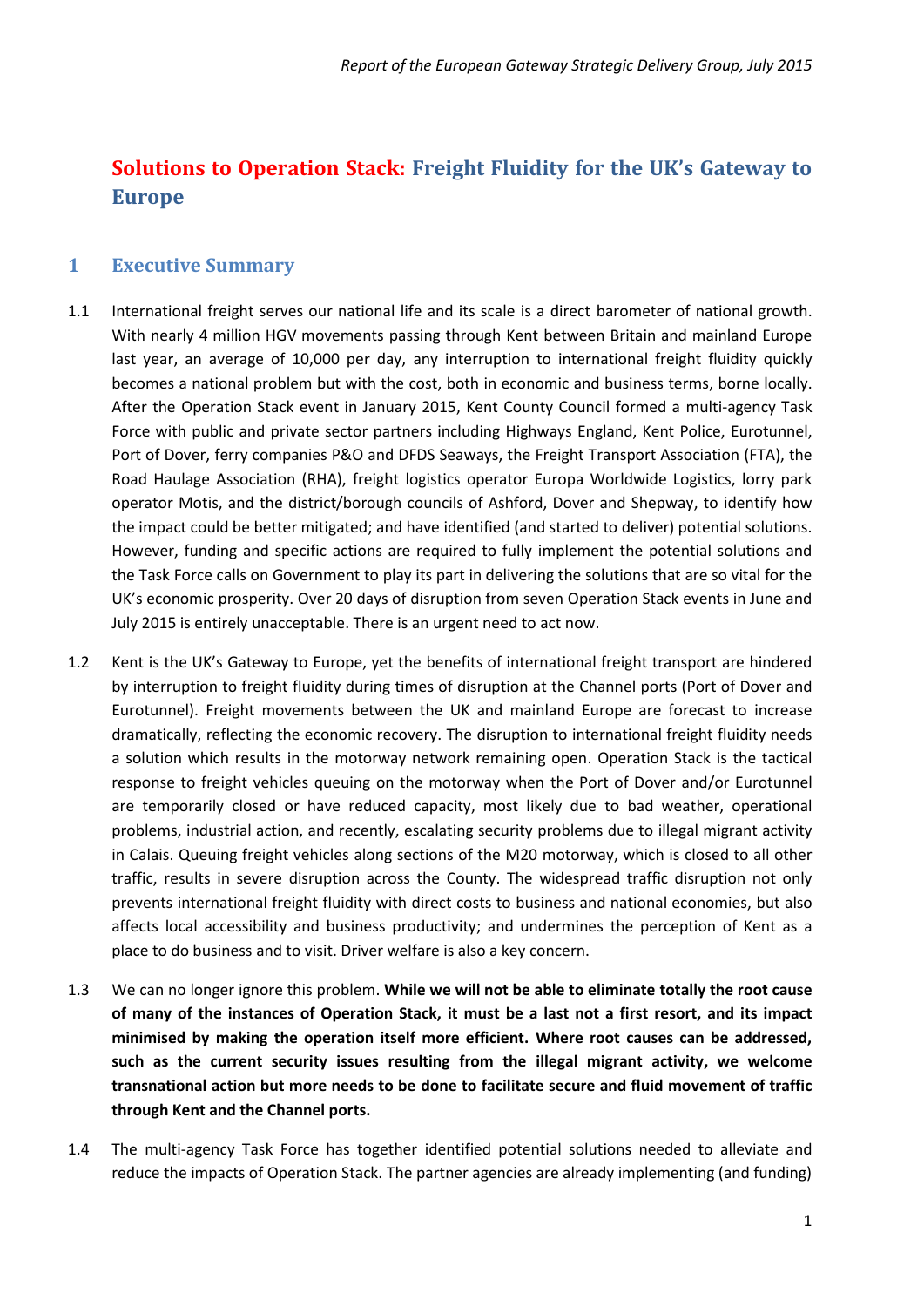those measures that are within our remit, for example, the Dover Traffic Assessment Project (TAP) and construction of additional HGV holding spaces at Eurotunnel and the Port of Dover. However, this does not deliver the package of potential measures identified as a full solution. Not all partners agree with all measures, most notably Eurotunnel is not supportive of off-highway lorry parks. However, the full range of potential measures is (in no order of priority):

#### In the short term:

- On-highway measures:
	- Better use of and more variable message signing (VMS), giving road users the accurate information that they need to make decisions about their journey
	- Updated communications strategy to facilitate:
		- Improved flow of information between partners once the Kent Resilience Forum (KRF) Media Cell<sup>1</sup> is activated
		- **IMPROVED USE OF joint messaging across the partnership**
		- Clear signposting to up-to-date information
		- Better web content (including pre-prepared content that can be used at short notice) and more effective sign posting to content on partner sites
		- More extensive use of social media as a means of communicating live information
	- Use of traffic technology to automate freight vehicle flows within Operation Stack
- Off-highway measures:
	- Extra holding capacity at Port of Dover and Eurotunnel (currently under construction)

#### In the medium term:

- Off-highway measures:
	- Provision of increased lorry holding capacity adjacent to Stop 24 (M20 J11) as the only viable location for delivery in the short term. This option has the full support in principle of the Planning Authority, the private sector and landowner. This will enable an immediate response when Operation Stack is called while potential on-highway solutions can be put in place. Other HGV holding areas across the county will be investigated (use of off-highway lorry parks is not supported by Eurotunnel)
	- Network of lorry parks in Kent and across the country for phased approach to HGV holding (use of off-highway lorry parks is not supported by Eurotunnel)
	- Use of Intelligent Transport Solutions (ITS) to manage a 'virtual' Operation Stack queue
- On-highway measures:

- Smart Motorway Implementation on the M20 (c. £130-195m) with possible:
	- 2 way contraflow on the M20 London-bound carriageway; and/or
	- Additional lane on M20 coast-bound carriageway to queue HGVs (c. £100m)

<sup>&</sup>lt;sup>1</sup> Kent Resilience Forum (KRF) Media Cell consists of Kent Police, Highways England, Department for Transport, Kent County Council, Port of Dover, Eurotunnel, Road Haulage Association, Freight Transport Association, Dover District Council and Shepway District Council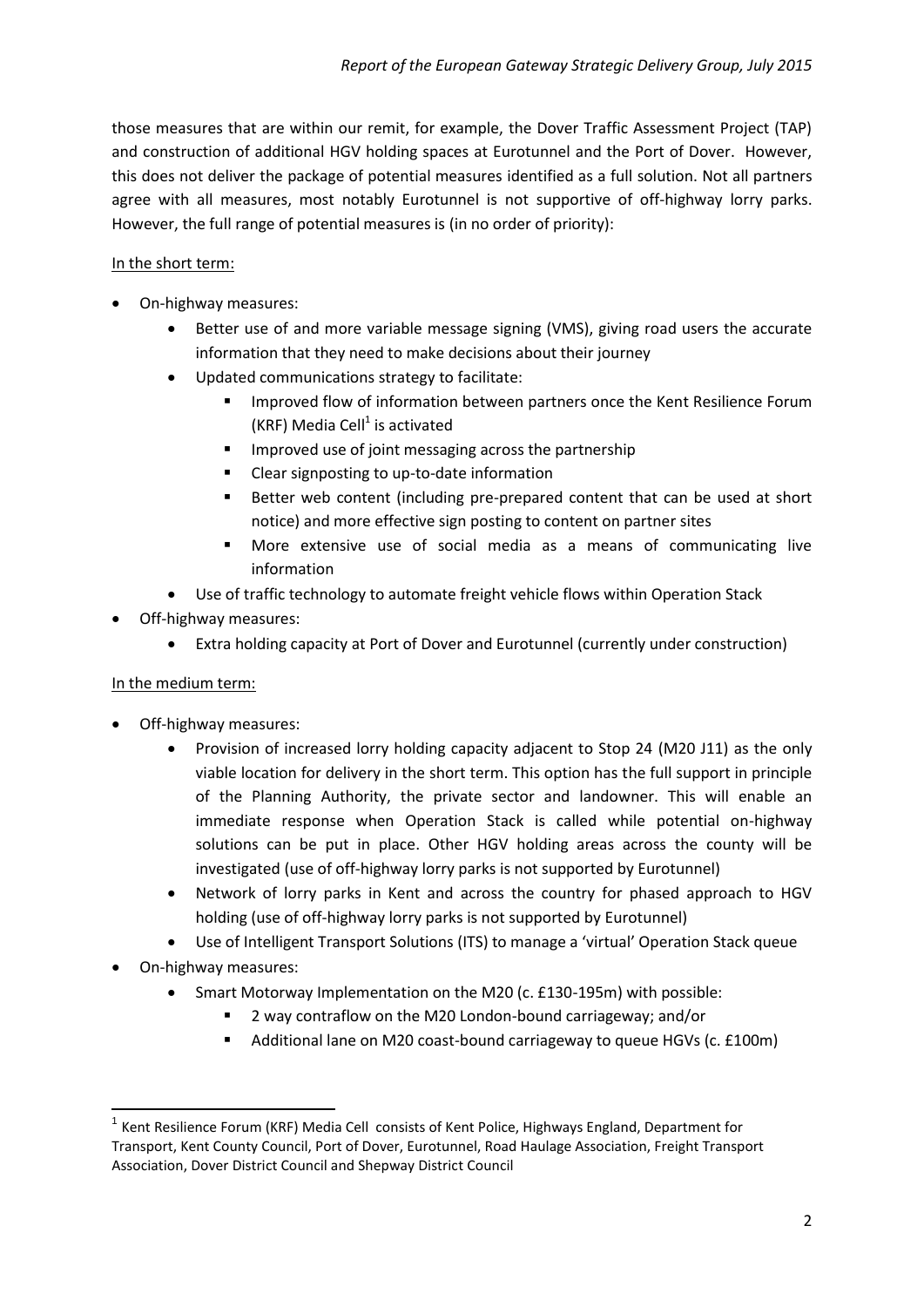- 1.5 Together we call on Government to act now to address those aspects that remain necessary to alleviating and reducing the impacts of Operation Stack.
- 1.6 Specifically, we ask Government to:
	- Provide gap funding to enable delivery of the package of measures that provides a full solution. The partners call on Government to allocate funding to deliver solutions to the problems caused by Operation Stack.
- 1.7 We call on Government to play its part and act to ensure international freight fluidity which is so vital for the UK's economic prosperity.

Matthew Balfour, Chair of the European Gateway Strategic Delivery Group

31 July 2015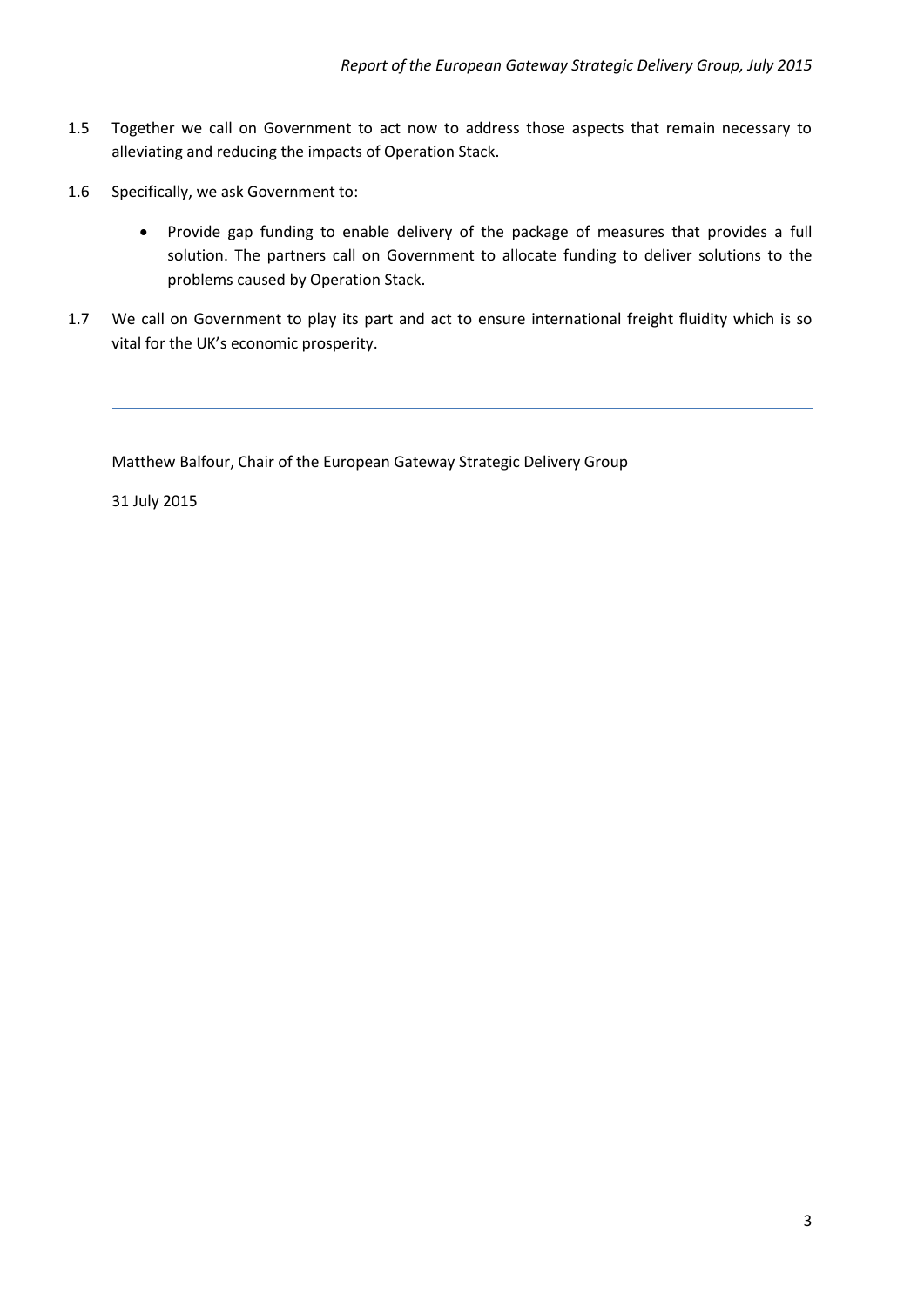# **Contents**

| $\mathbf{1}$   |                                                                            |  |
|----------------|----------------------------------------------------------------------------|--|
| $\overline{2}$ |                                                                            |  |
| 3              |                                                                            |  |
| $\overline{4}$ |                                                                            |  |
| 5              |                                                                            |  |
| 6              |                                                                            |  |
| $\overline{7}$ |                                                                            |  |
| 8              | Conclusion - Government action to deliver a solution to Operation Stack 18 |  |
|                |                                                                            |  |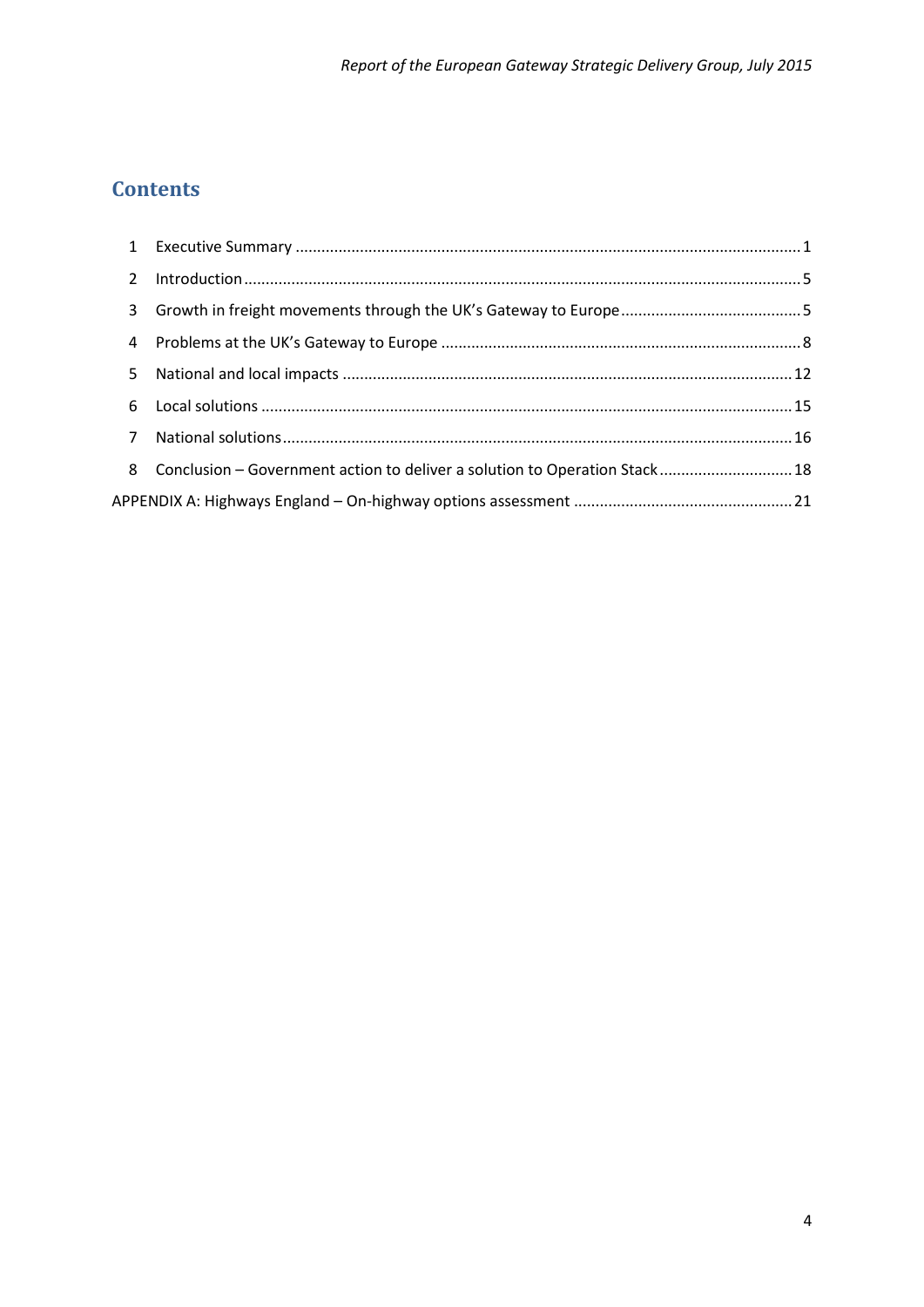### <span id="page-4-0"></span>**2 Introduction**

**.** 

- 2.1 The Channel ports of Dover and Eurotunnel are the UK's gateway to mainland Europe and therefore a vital part of the UK's transport network. In 2014 almost 2.4 million cars and over 2.4 million freight vehicles passed through the Port of Dover<sup>2</sup>; and almost 2.6 million cars and over 1.4 million freight vehicles through Eurotunnel<sup>3</sup>. The total of almost 4 million freight vehicles is equivalent to 8 million TEU (Twenty foot Equivalent Units) which equates to a **tonne of cargo every second of every day** or 65 miles of trucks each way every day. In terms of average daily flows, over 6,500 Heavy Goods Vehicles (HGVs) pass through the Port of Dover and almost 4,000 per day through the Channel Tunnel. Therefore over **10,000 freight vehicles per day** pass through Kent on the Trans-European Network (TEN-T) to get to the Channel ports.
- 2.2 As the UK's Gateway to Europe, closure or reduction in capacity of the Channel ports results in severe disruption, not only to cross Channel traffic, but also to all traffic across Kent as Operation Stack is implemented on the M20 (Operation Stack is the tactical response to freight vehicles queuing on the motorway). Sections of the motorway are closed in order to hold queuing portbound freight vehicles.
- 2.3 Recognising the significant impacts on the UK economy, key agencies have come together to address this national issue and ensure fluidity of freight movement through Kent, the UK's Gateway to Europe. The partners are:

Ashford Borough Council DFDS Seaways Dover District Council Europa Worldwide Logistics (freight logistics operator) Eurotunnel Freight Transport Association (FTA) Highways England Kent County Council (KCC) Kent Police Motis (lorry park operator) P&O Ferries Port of Dover Road Haulage Association (RHA) Shepway District Council

#### <span id="page-4-1"></span>**3 Growth in freight movements through the UK's Gateway to Europe**

3.1 Population and economic growth in the UK is expected to result in increasing goods movements in the future. Trends in freight transport, in particular road haulage, are closely aligned with Gross

<sup>&</sup>lt;sup>2</sup> Port of Dover website accessed 29/04/2015 <http://www.doverport.co.uk/about/performance/> <sup>3</sup> Eurotunnel website accessed 29/04/2015 [http://www.eurotunnelgroup.com/uk/eurotunnel](http://www.eurotunnelgroup.com/uk/eurotunnel-group/operations/traffic-figures/)[group/operations/traffic-figures/](http://www.eurotunnelgroup.com/uk/eurotunnel-group/operations/traffic-figures/)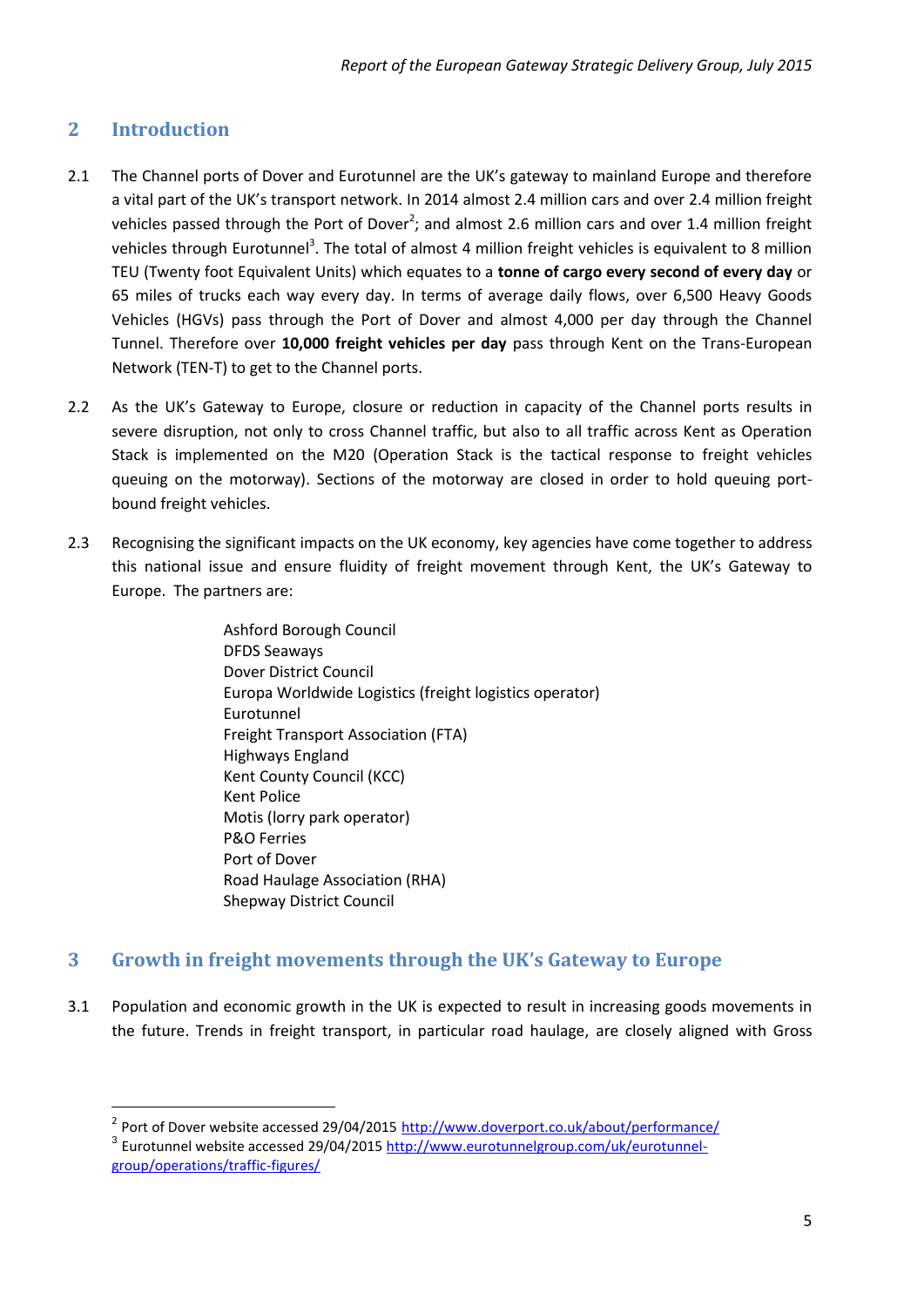Domestic Product (GDP). As a result, the economic recovery will continue to generate more demand for goods movements between the UK and mainland Europe<sup>4</sup>.

- 3.2 The latest Department for Transport (DfT) Road Traffic Forecasts (March 2015)<sup>5</sup> using the National Transport Model predict a 22% increase in HGVs between 2010 and 2040<sup>6</sup> across the UK's road network. Under a scenario of high GDP growth and low oil prices however, **HGV traffic could increase by much as 58% over this thirty year period.** Overall traffic growth on the Strategic Road Network is forecast to increase by between 29% and 60% depending on the growth scenario<sup>7</sup>. Across Kent's part of the Strategic Road Network, freight vehicles account for up to 41% of the traffic<sup>8</sup>. In Kent, freight traffic is concentrated on two strategic routes (M20/A20 and M2/A2) with the principal route to the Channel ports being the M20/A20 as part of the TEN-T Trans-European road network. Over the last 20 years, the number of goods vehicles travelling from Great Britain to mainland Europe has increased by 83% $^9$ .
- 3.3 The Port of Dover and the Channel Tunnel are nationally important facilities. As the shortest crossing point between the UK and mainland Europe, the Dover Strait ports (Dover, Channel Tunnel and Ramsgate) account for 69% of all goods vehicles or 89% of all powered goods vehicles that travel between the UK and mainland Europe<sup>10</sup>. This generates substantial HGV traffic movements through Kent. Approaches around Dover on the Strategic Road Network suffer from 'moderate' and 'regular' congestion, which by 2040 is forecast to increase to 'regular' or 'severe' congestion in peak periods even with the investment from Highways England's Roads Investment Strategy (RIS) $^{11}$ .
- 3.4 **HGV movements through the Port of Dover in 2014 hit a record 2.4 million**<sup>12</sup> . **This is an average of 6,593 per day**. In 2014 there were 36 days when the port handled over 9,000 vehicles in a day. This number is expected to increase with plans for improvements to the Port of Dover's Eastern Docks

<sup>&</sup>lt;sup>4</sup> Department for Transport (2011) Road Transport Forecasts 2011 [http://assets.dft.gov.uk/publications/road](http://assets.dft.gov.uk/publications/road-transport-forecasts-2011/road-transport-forecasts-2011-results.pdf)[transport-forecasts-2011/road-transport-forecasts-2011-results.pdf](http://assets.dft.gov.uk/publications/road-transport-forecasts-2011/road-transport-forecasts-2011-results.pdf)

<sup>&</sup>lt;sup>5</sup> Department for Transport (2015) Road Traffic Forecasts 2015

[https://www.gov.uk/government/uploads/system/uploads/attachment\\_data/file/411471/road-traffic](https://www.gov.uk/government/uploads/system/uploads/attachment_data/file/411471/road-traffic-forecasts-2015.pdf)[forecasts-2015.pdf](https://www.gov.uk/government/uploads/system/uploads/attachment_data/file/411471/road-traffic-forecasts-2015.pdf) 

<sup>&</sup>lt;sup>6</sup> Central forecast scenario

<sup>&</sup>lt;sup>7</sup> Department for Transport (2015) Road Traffic Forecasts 2015

[https://www.gov.uk/government/uploads/system/uploads/attachment\\_data/file/411471/road-traffic](https://www.gov.uk/government/uploads/system/uploads/attachment_data/file/411471/road-traffic-forecasts-2015.pdf)[forecasts-2015.pdf](https://www.gov.uk/government/uploads/system/uploads/attachment_data/file/411471/road-traffic-forecasts-2015.pdf) 

<sup>&</sup>lt;sup>8</sup> Highways Agency (2014) Kent Corridors to M25 Route Strategy Evidence Report

https://www.gov.uk/government/uploads/system/uploads/attachment\_data/file/364209/Kent\_Corridors\_to M25 Evidence Report.pdf

<sup>9</sup> Department for Transport (2015) Statistical Release: Road goods vehicles travelling to mainland Europe: October to December 2014 (quarter 4)

[https://www.gov.uk/government/uploads/system/uploads/attachment\\_data/file/404778/roro-2014-04.pdf](https://www.gov.uk/government/uploads/system/uploads/attachment_data/file/404778/roro-2014-04.pdf)  <sup>10</sup> Department for Transport (2015) Statistical Release: Road goods vehicles travelling to mainland Europe: October to December 2014 (quarter 4)

[https://www.gov.uk/government/uploads/system/uploads/attachment\\_data/file/404778/roro-2014-04.pdf](https://www.gov.uk/government/uploads/system/uploads/attachment_data/file/404778/roro-2014-04.pdf)  11 Department for Transport (2015) Road Traffic Forecasts 2015

[https://www.gov.uk/government/uploads/system/uploads/attachment\\_data/file/411471/road-traffic](https://www.gov.uk/government/uploads/system/uploads/attachment_data/file/411471/road-traffic-forecasts-2015.pdf)[forecasts-2015.pdf](https://www.gov.uk/government/uploads/system/uploads/attachment_data/file/411471/road-traffic-forecasts-2015.pdf) 

<sup>&</sup>lt;sup>12</sup> Port of Dover website accessed 29/04/2015 <http://www.doverport.co.uk/about/performance/>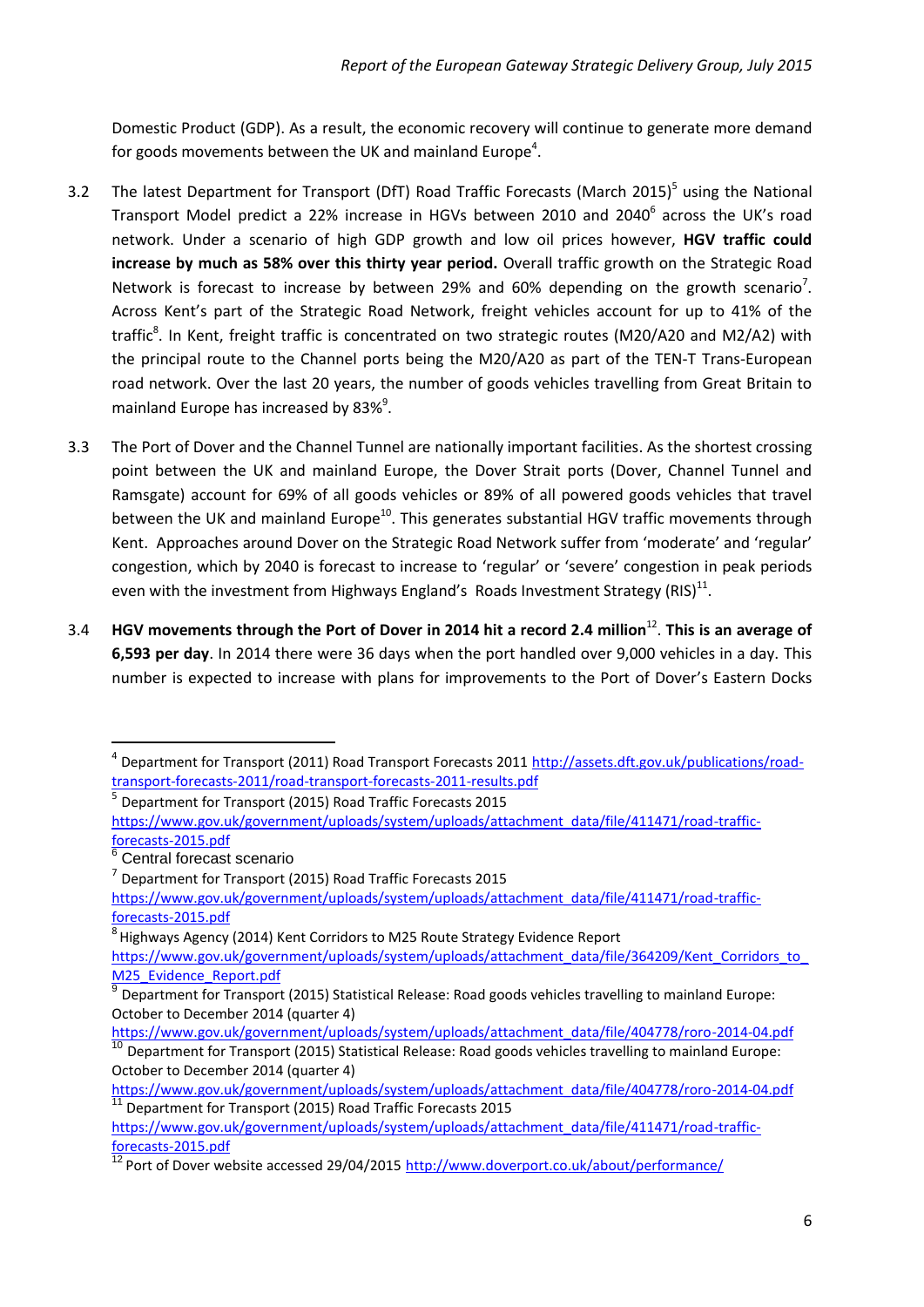and the Western Docks Revival which will enhance the capacity of the Port. The Port of Dover<sup>13</sup> has a planning assumption for the market (Dover Strait ports) based on a long-run Compound Annual Growth Rate (CAGR) of between 2% and 4% (over the period 2000 – 2014 CAGR was 2.5%), although the market is currently growing much faster and in the short term this trend is expected to continue. Therefore **within the next decade there could be between 7,900 and 9,200 HGVs on average per day at the Port of Dover**. At peaks times there will be a significant number of days when the port handles in excess of 11,000 HGVs per day.

- 3.5 Significant growth in freight movements is also expected though the Channel Tunnel. Eurotunnel already handles significant HGV movements as 1,440,214 trucks used the Channel Tunnel shuttle service in 2014<sup>14</sup>, the equivalent of **3,957 per day**. **Future growth of 30% is predicted for Eurotunnel for the next 5 years between 2015 and 2020 and between 20-25% growth between 2020 and 2025, equivalent to 6,400 HGVs per day by 2025.** There are plans to increase the frequency of shuttle services to cope with this additional future demand.
- 3.6 **The current daily demand at both the Port of Dover and the Channel Tunnel is over 10,000 HGVs and this is forecast to increase to between 14,000 and 16,000 per day in the next decade**. These are average figures and in peak periods these flows could be even higher. The forecast aligns with the **Port of Dover**<sup>15</sup> **forecast that over the longer term horizon the cross-channel market is expected to be somewhere in the order of 4.7 - 5.7million freight vehicles by 2024** (Figure 1)**.**



**Figure 1 Port of Dover Forecasts for Short Sea (Port of Dover and Eurotunnel) Freight Units**

<sup>&</sup>lt;sup>13</sup> Godden, T. Port of Dover – email correspondence with Ratcliffe, J. Kent County Council 12/05/2015 <sup>14</sup> Eurotunnel website accessed 29/04/2015 [http://www.eurotunnelgroup.com/uk/eurotunnel](http://www.eurotunnelgroup.com/uk/eurotunnel-group/operations/traffic-figures/)[group/operations/traffic-figures/](http://www.eurotunnelgroup.com/uk/eurotunnel-group/operations/traffic-figures/)

<sup>15</sup> Godden, T. Port of Dover – email correspondence with Ratcliffe, J. Kent County Council 12/05/2015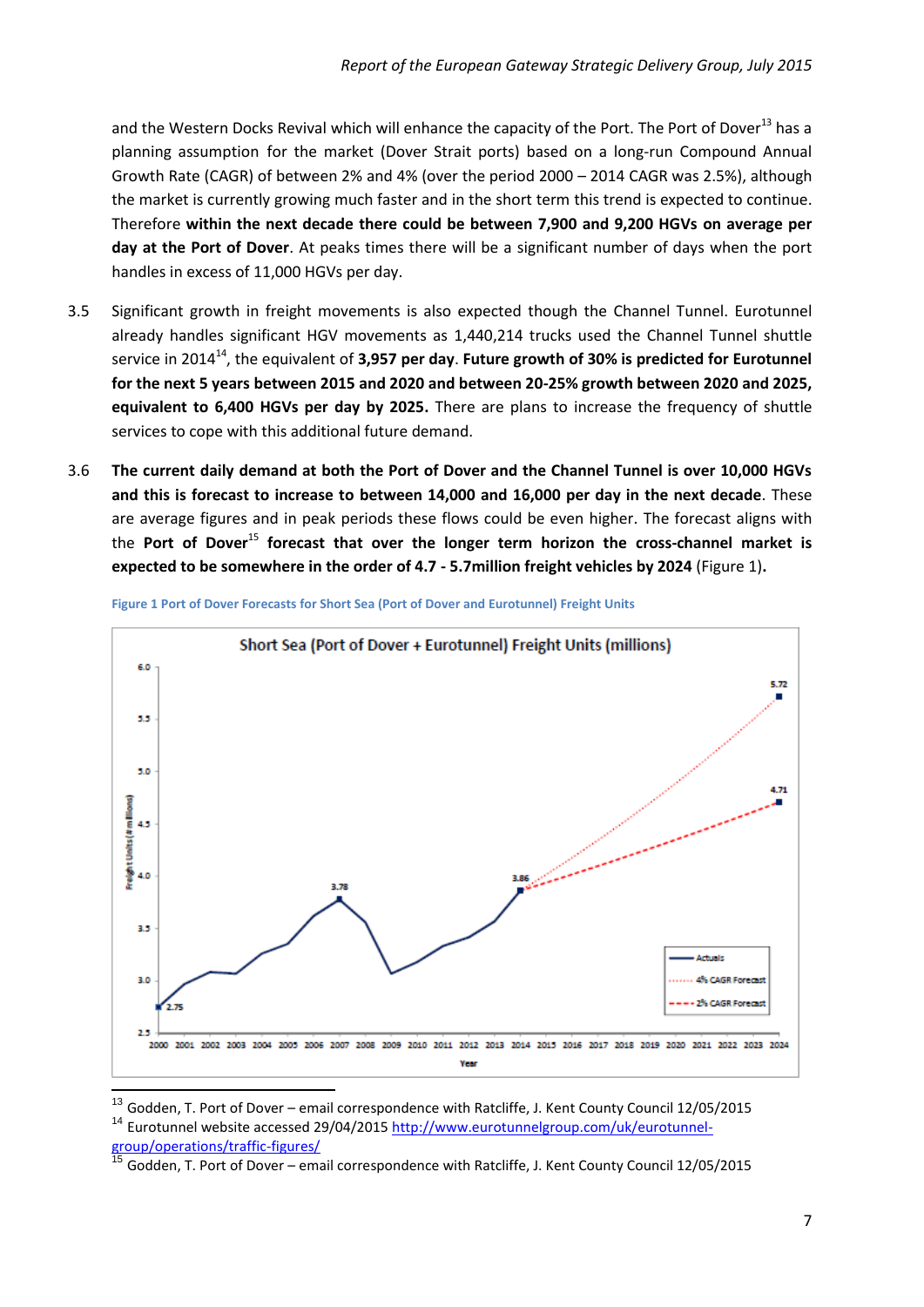- 3.7 There is the potential for rail freight to absorb some of this growth and EU policy on rail freight is aimed at opening up the market to more competition and integrating rail freight infrastructure. A report for the European Parliament highlights why shippers prefer road to rail and provides recommendations for a strategy to incentivise the use of rail<sup>16</sup>. All three of the principal rail freight routes through Kent (HS1, Swanley-Maidstone-Ashford and Redhill-Tonbridge-Ashford) underperform in terms of the volume of freight carried. HS1 has a loading gauge which is unique in the UK, but gradients limit the size of freight trains that are able to use this route. The other two principal rail freight routes through Kent have a loading gauge that also imposes limits on the type of freight that can be transported. Delivery of the Network Rail Kent Gauge Study would be invaluable in taking rail freight options forward and Government should ensure that this is completed as soon as possible. However, **substantial investment in the rail network is needed before significant modal shift from road to rail could occur**, including the need for strategic rail to road freight interchanges across the UK and mainland Europe for onward distribution by road.
- 3.8 The composition of international hauliers transporting goods between the UK and mainland Europe has changed dramatically in the last decade. According to the latest DfT statistical release<sup>17</sup> UK registered hauliers made up the largest group (23%) in 2004 travelling from Great Britain to mainland Europe, which has fallen to second place by 2014 (16% of total vehicles). Polish registered vehicles are now the largest group (19%) making cross Channel trips in 2014, having increased from just 3% of vehicles a decade earlier. Dutch, German, French, Spanish, Belgian and Italian vehicles travelling between the UK and mainland Europe have all declined while Romanian, Hungarian and Czech Republic registered vehicles now make up a greater proportion of vehicles than they did 10 years ago. These statistics show that freight movement through Kent, is in its very nature international, and when there is disruption to fluidity it is a trans-European issue.

## <span id="page-7-0"></span>**4 Problems at the UK's Gateway to Europe**

1

4.1 **As an island nation, the channel crossings of the Port of Dover and the Channel Tunnel are essential, along with the connecting motorways and trunk roads to the UK's gateway to Europe and vital to the UK's supply chain.** Interruption to freight fluidity on the Channel crossings and sheer volume of traffic results in disruption which is manifested in two separate but inter-related ways:

1) Queuing on the A20 in and around Dover when demand exceeds the capacity of the Port of Dover to process and hold freight vehicles prior to embarkation.

2) Queuing on the M20 as a result of temporary closure or reduced capacity of the Channel Ports (Eurotunnel and/or the Port of Dover).

<sup>&</sup>lt;sup>16</sup> EU Director General for Internal Policies, Policy Department B: Structural and Cohesion Policies 0 Transport and Tourism (2015) 'Freight on Road: Why EU Shippers Prefer Truck to Train'

http://www.europarl.europa.eu/RegData/etudes/STUD/2015/540338/IPOL\_STU%282015%29540338\_EN.pdf <sup>17</sup> Department for Transport (2015) Statistical Release: Road goods vehicles travelling to mainland Europe: October to December 2014 (quarter 4)

[https://www.gov.uk/government/uploads/system/uploads/attachment\\_data/file/404778/roro-2014-04.pdf](https://www.gov.uk/government/uploads/system/uploads/attachment_data/file/404778/roro-2014-04.pdf)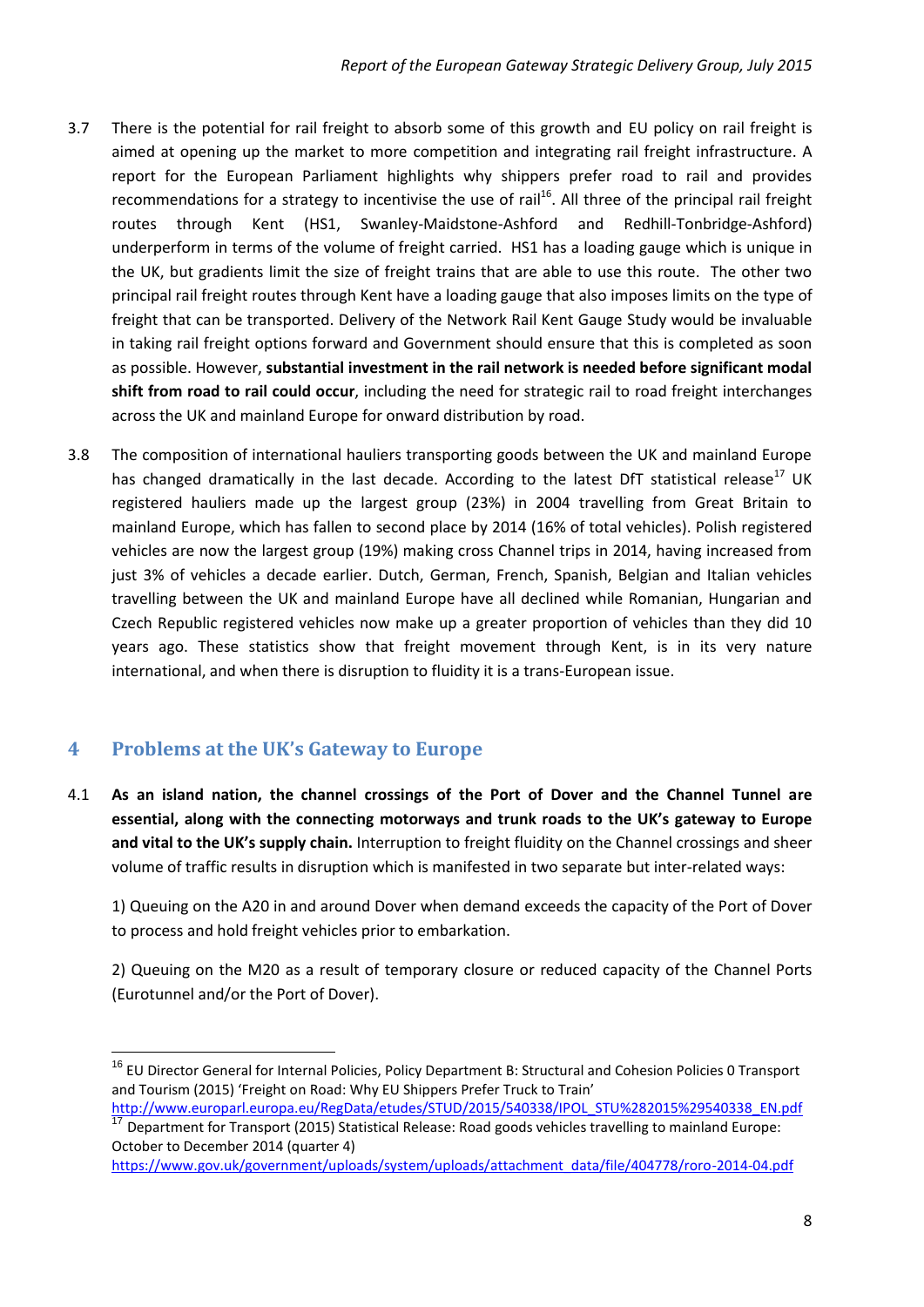- 4.2 In the case of 1), the regular occurrence of HGVs queuing on the A20 on approach to the Port of Dover, due to the number of arriving vehicles exceeding the capacity of the port to process them at certain times, results in large numbers of queuing freight vehicles on the main arterial road through Dover. This causes congestion problems for non-port traffic and exacerbates the problem of severance that the A20 causes between the harbour and the town centre. Poor air quality results as well as a loss of business for local traders and negative impacts on the tourism industry. The introduction of border exit checks in April 2015 has affected the fluidity of traffic flow through the port.
- 4.3 Interruption to the fluidity of international freight movement due to the reason outlined in 2), results in the implementation of Operation Stack. The parking of freight vehicles along sections of the M20 motorway, which is then closed to all other traffic, results in severe traffic disruption within the County. The wide spread traffic disruption not only prevents international freight fluidity but also affects local accessibility and business productivity; and hinders the perception of Kent as a place to do business.
- 4.4 Up until the Operation Stack events in July 2015, there are three phases of Operation Stack (illustrated in Figure 2):
	- Phase 1 closes coast-bound traffic between Junctions 11 (Hythe) and 12 (Cheriton), providing capacity for 424 HGVs to park;
	- Phase 2 closes coast-bound traffic between Junctions 8 (Maidstone /Hollingbourne) and 9 (Ashford), providing capacity for an additional 2,340 HGVs to park; and,
	- Phase 3 closes London-bound traffic between Junctions 8 and 9, providing further capacity for HGVs to park. This phase was first used in July 2015.
- 4.5 The Operation Stack events in July 2015 required the implementation of a Phase 4 between Junction 9 (Ashford) and 11 (Hythe) coast-bound and the design of a Phase 5 between junction 11 and 9 on the London-bound carriageway as a contingency which was not implemented. A length of motorway of approximately 23 miles between Junction 8 and 11 (36 miles with inclusion of the section of London-bound carriageway) was used to hold up to 7,000 HGVs taking up to 36 hours to move through the system. As result, Kent Police devised a new phasing for Operation Stack organised into stages:
	- **Stage 1** = J8 to J9 coast-bound. Short term activity, i.e. wildcat strikes or weather not lasting more than a few hours and where threat/risk and freight numbers are low. (1,050 each queue – capacity 2,100)
	- **Stage 2** = J8 to J11 coast-bound. Longer term activity and/or where freight predications are high. (adds 750 to each queue – capacity is 3,600) (could move towards J12 when the tunnel works are completed).
	- **Stage 3** = J9 to J8 London-bound. Escalation/Long term problems (1,050 each queue capacity now 5,700)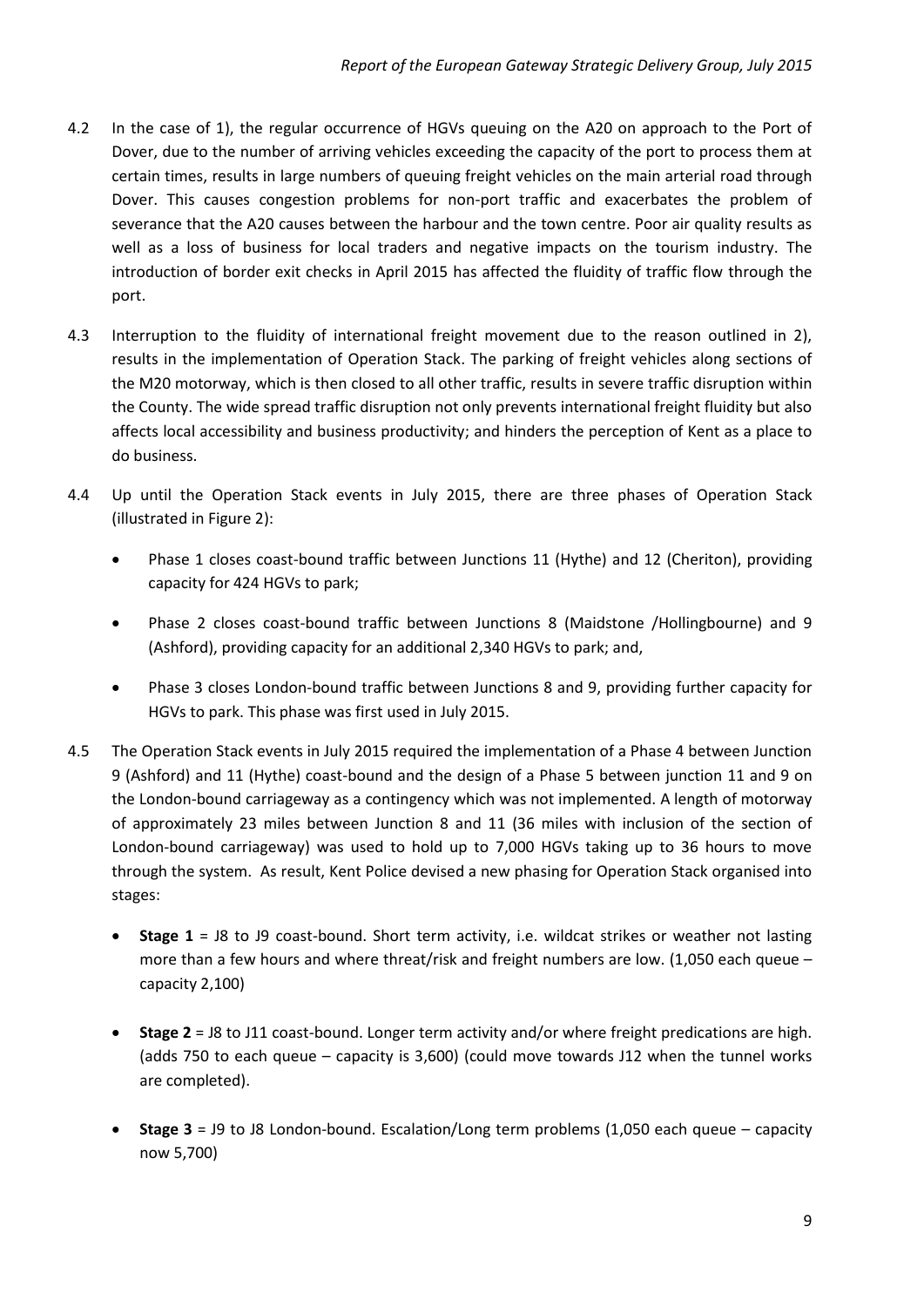**Stage 4** = J11 to J8 London-bound. Increase of capacity by moving Stage 3 further coast bound. (adds further 750 to each queue – capacity now 7,200).



#### **Figure 2 Phases of Operation Stack (pre-July 2015)**

**Figure 3 Photo of Operation Stack Stage 1**



4.6 Phase 2 of Operation Stack had been implemented 48 times between 1997 and January 2015 with an average duration of 5-6 days a year. Operation Stack (shown in Figure 3) can often occur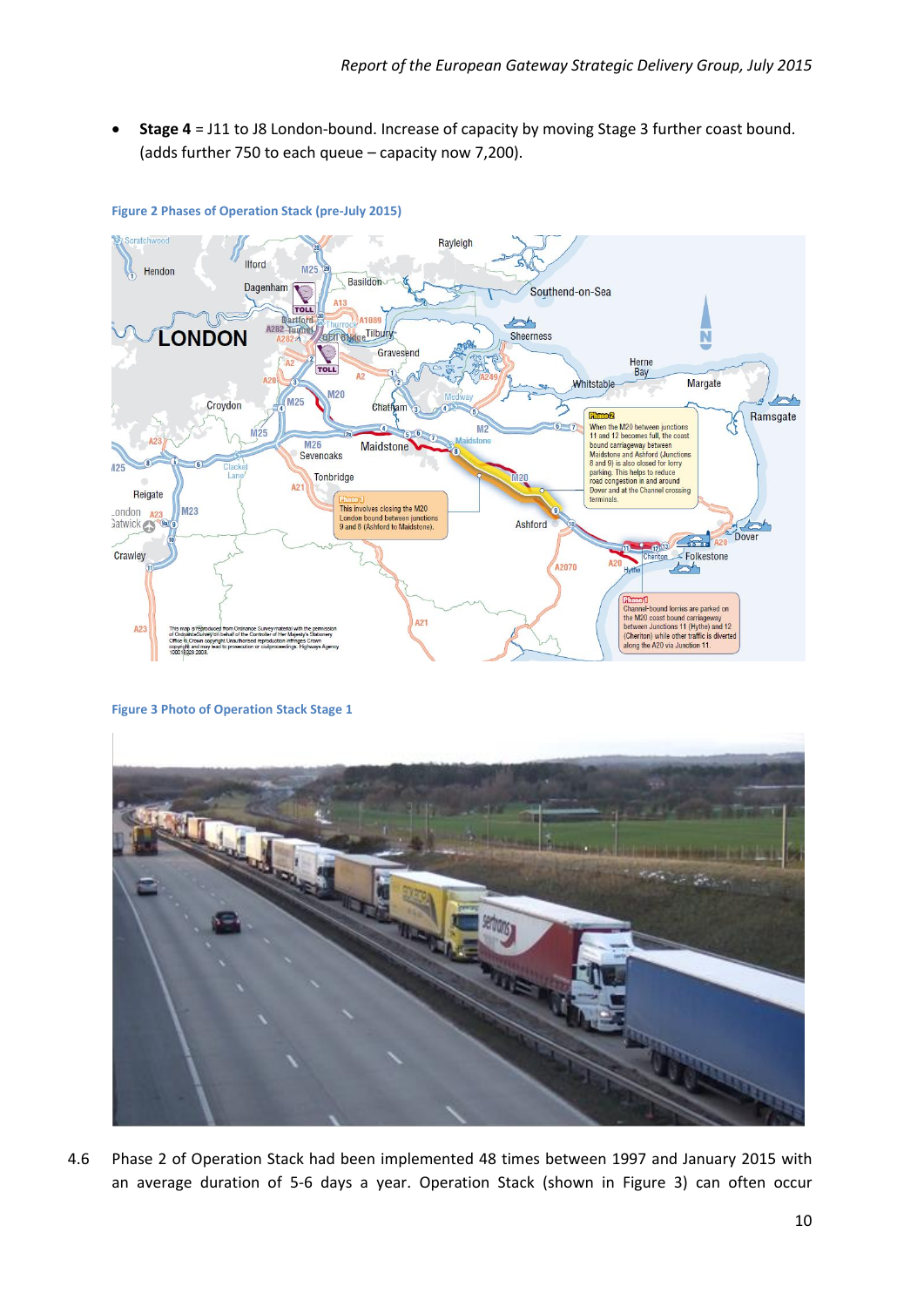spontaneously and at short notice. As a result, the number of occurrences of Operation Stack in the future cannot be predicted.

- 4.7 As part of the changing freight industry, operating practices have also changed substantially with the logistics management centres for each company often instructing drivers to get into the queue for the ports, and hence make the Operation Stack queue longer, rather than wait at service stations across the country as was often previously the case. This is also due to foreign trucks returning empty to mainland Europe and therefore making a "dash to the coast" to minimise non-productive time.
- 4.8 Phase 2 of Operation Stack was implemented between  $21<sup>st</sup>$  and  $24<sup>th</sup>$  January 2015 due to power problems at Eurotunnel and a fire in the tunnel, combined with a reduction in capacity at the port of Dover with several ships out of service for annual maintenance. This caused massive disruption across Kent with traffic queued as far back as Junction 4 of the M20 to the west of Maidstone. This meant that not only was the M20 closed between Junctions 8 and 9 but from Junction 4 to 8 all lanes were at a standstill with vehicles taking four or more hours to get off the motorway.
- 4.9 The Operation Stack events in late June and early July brought Kent to a standstill as it was implemented seven times in five weeks; totalling over 20 days of disruption with up to 36 miles of motorway (both carriageways) used to queue up to 7,000 HGVs. Operation Stack was implemented on 23<sup>rd</sup> – 24<sup>th</sup> June (2 days), 29<sup>th</sup> June – 3<sup>rd</sup> July (3 days), 4 July (1 day), 7<sup>th</sup> – 11<sup>th</sup> July (4 days), 15<sup>th</sup> – 19<sup>th</sup> July (4 days), 22<sup>nd</sup> – 26<sup>th</sup> July (5 days) and 27<sup>th</sup> July – to date. This totals nine Operation Stack events so far this year (also on  $15^{th}$  January and  $21^{st}$  –  $24^{th}$  January). The June and July events were initially the result of industrial action by ferry workers at the Port of Calais which was then exacerbated by migrants trying to board slow moving trucks and trespassing in the Channel Tunnel. This resulted in seven deaths and several serious injuries. Technical problems with the tunnel and reduced ferry services alongside the ongoing security problems due to illegal migrant activity meant that Operation Stack was in place for prolonged periods of time.
- 4.10 During the implementation of Operation Stack, non-HGV traffic movements are diverted from the M20 onto Kent County Council's road network via the A20. This results in large volumes of nonfreight traffic on the A20 which is predominantly single carriageway between Maidstone and Ashford. Consultants MVA (2009)<sup>18</sup> estimated that 320,000 vehicle km are transferred onto the diversion routes during Operation Stack. These additional traffic movements on the local road network result in severe congestion, delays and unreliable journey times to business and nonbusiness trips across East Kent, with negative environmental, social and economic impacts. The M2/A2 is also a diversionary route for the strategic road network.
- 4.11 This lack of resilience in Kent's transport network is of concern given the national strategic importance of the Channel corridor as the UK's Gateway to Europe and the Country's dependence on the Dover Strait ports for trade. Improved resilience in the Strategic Road Network through the enhancement of the alternative A2/M2 route would also provide a better diversionary route during times of disruption. Dualling of sections of the A2 on approach to Dover and around Lydden is needed as well as junction enhancements with the M2 at Junction 7 Brenley Corner. The creation of

<sup>&</sup>lt;sup>18</sup> MVA (2009) Economic Impact Assessment of Operation Stack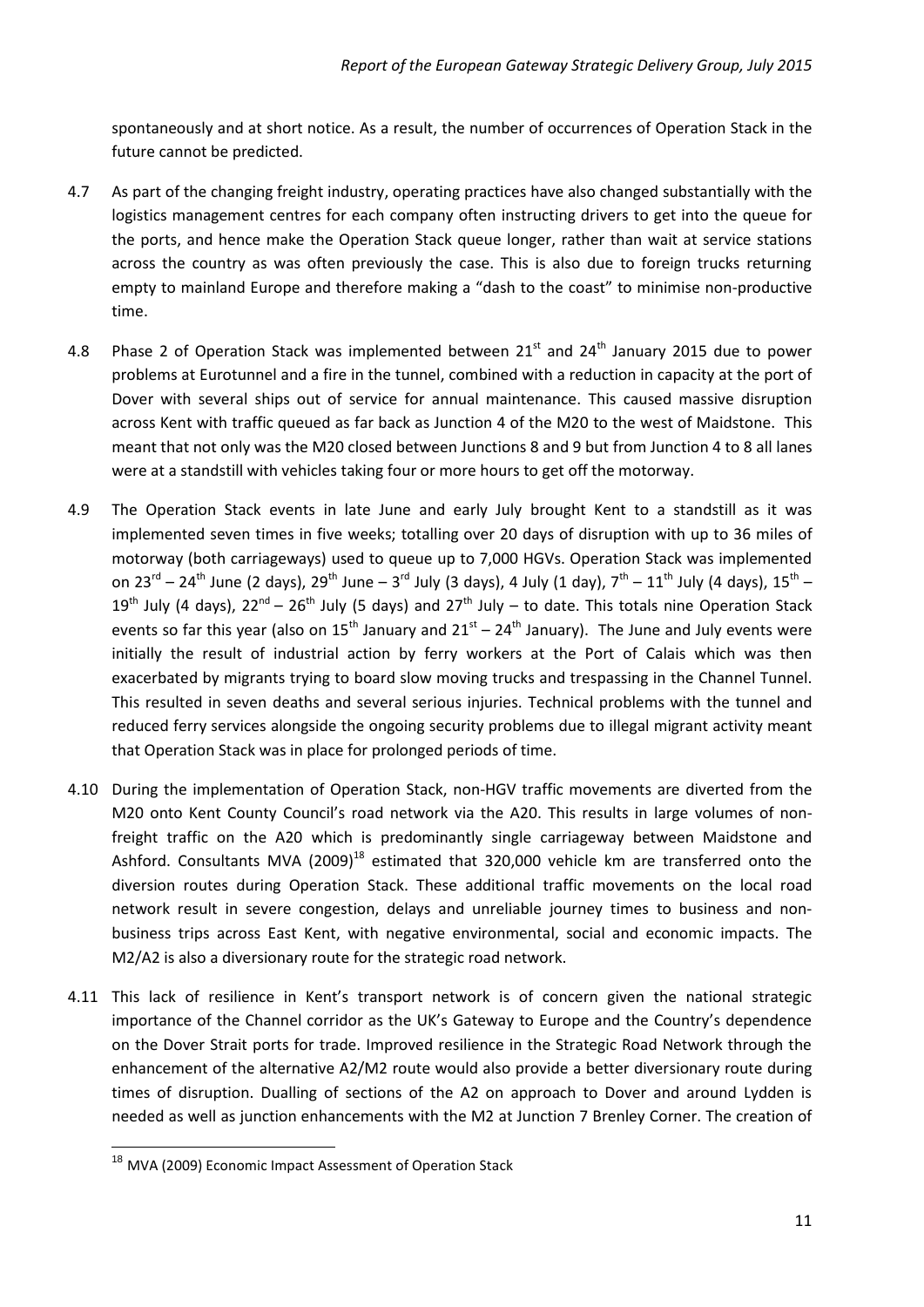a new Lower Thames Crossing to the east of Gravesend would provide a new strategic route via the M2/A2 from the Channel ports to the Midlands and the North. Further resilience could be provided through the use of alternative ports if other cross-channel routes could be operated commercially.

#### <span id="page-11-0"></span>**5 National and local impacts**

- 5.1 The UK economy is dependent on trade with the EU; therefore any interruption to international freight fluidity through the UK's Gateway to Europe compromises the UK's economic growth. For the haulage contractor it has been estimated that it costs £1 per minute in lost revenue whilst the vehicle is held beyond the normal legal down time<sup>19</sup>. Therefore the estimated cost to the wider haulage industry delayed due to port disruption (£60 per hour, taking 36 hours to work through the Stack queue equates to £2,160 per vehicle, and at its peak with 7,000 HGVs in the queue) is **£15,120,000 per peak stack event.**
- 5.2 The cost of the delay on goods delivery and company reputation, the opportunity cost of the HGV not being able to take on other work as well as the driver's time and any potential penalty as a result of missing just-in-time delivery slots, rapidly accumulates cost for the freight industry when Operation Stack is enacted. The costs to the UK and European economies are significant from each instance of Operation Stack.
- 5.3 The road freight industry generated £22.9 billion in 2013 and contributed £9.4 billion to the UK economy, employing 285,000 HGV drivers across 38,858 enterprises<sup>20</sup>. Of the UK's trading partners, seven of the top ten countries that the UK imports from, and 6 of the top 10 markets that the UK exports to, were from mainland Europe in 2013<sup>21</sup>; therefore road freight is essential for trading with our near European neighbours. The road freight industry is vital to the UK economy and yet every time Operation Stack is enacted, the impacts to this sector and hence the national economy are considerable. The value of trade through the Port of Dover was estimated at around £90 billion in 2013, which added to the Channel Tunnel and current values would suggest that **the total value of trade through the Channel ports is close to £200 billion p.a.**
- 5.4 In terms of the costs of managing Operation Stack, **Kent Police** has been leading Operation Stack for in excess of 13 years, despite it not being a Police role to manage congestion, public safety is a concern and the operation is declared an emergency under the Civil Contingencies Act 2004.
- 5.5 A number of tactics are employed dependant on the situation from slip road closures to rolling roads. At present, the four stages of Operation Stack have the following capacity and resource requirements: -

1

<sup>&</sup>lt;sup>19</sup> Hardy, R. (2015) Operation Stack: Treat the effect or the cause?

<sup>&</sup>lt;sup>20</sup> Department for Transport (2015) Statistical Release: Road freight economic, environmental and safety statistic[s https://www.gov.uk/government/uploads/system/uploads/attachment\\_data/file/405225/road](https://www.gov.uk/government/uploads/system/uploads/attachment_data/file/405225/road-freight-economic-environmental-and-safety-statistics-2013.pdf)[freight-economic-environmental-and-safety-statistics-2013.pdf](https://www.gov.uk/government/uploads/system/uploads/attachment_data/file/405225/road-freight-economic-environmental-and-safety-statistics-2013.pdf) 

 $^{21}$  The Freight Transport Association (FTA) in association with PwC UK (2014) The Logistics Report 2014 <http://www.pwc.co.uk/transport-logistics/assets/lr14-report-web-060514.pdf>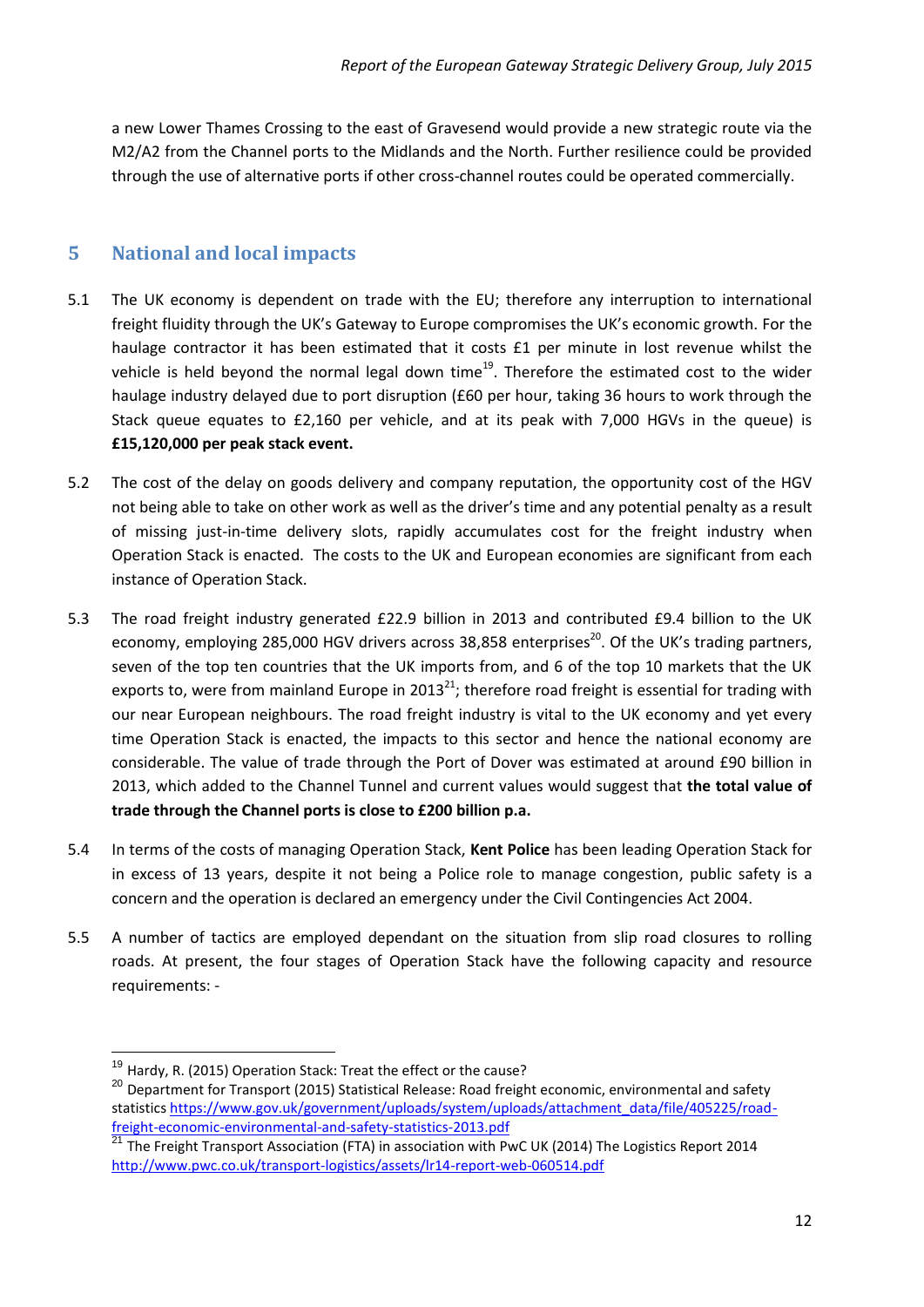| <b>Stage</b> | <b>Detail</b>                                | Capacity      | <b>Resourcing</b> | Cost        |
|--------------|----------------------------------------------|---------------|-------------------|-------------|
| <b>Stage</b> | Closure of the M20 junctions 8-9 Coast       | 2,100 Lorries | 1 Insp, 1 PS 21   | $=$ £906    |
|              | Bound                                        |               | <b>PCs</b>        | $=$ £15,047 |
| <b>Stage</b> | Closure of the M20 junctions 8-11 Coast      | 1,500 Lorries | 1 PS              | $=$ £906    |
|              | Bound                                        |               | 12 PCs            | $=$ £8,598  |
| <b>Stage</b> | Closure of the M20 junctions 9-8 London      | 2,100 Lorries | 1 Insp, 1 PS 19   | $=$ £906    |
| 3            | Bound                                        |               | <b>PCs</b>        | $=$ £13,614 |
| <b>Stage</b> | Closure of the M20 junctions $11 - 8$ London | 1,500 Lorries | 1 PS              | $=$ £906    |
| 4            | Bound                                        |               | 12 PCs            | $=$ £8,598  |

Costs are for a 24 hour period; costs detailed reflect overtime only (Inspectors do not receive overtime); the total capacity is 7,200 if all stages were to be placed on.

- 5.6 Operation Stack comes at significant cost to the Force. In the period 2010-2013 it cost Kent Police £140,000 and deprives the county of roads policing resources for the duration of the operation. Essentially, every time Operation Stack is implemented, all roads policing resources and others are diverted to Stack duties and other patrols are moved out of towns in order to take responsibility for the policing of the motorway network. Between  $23<sup>rd</sup>$  June and  $6<sup>th</sup>$  July, with two Operation Stack events totalling 5 days, costs to public agencies included $^{22}$ :
	- Kent Police £330,000 (plus £11,500 immigration costs)
	- Kent Fire and Rescue £26,300
	- Kent County Council £41,710
	- Highways England £65,923
	- NHS England £16,800
	- East Kent Hospitals University Foundation Trust £29,200

Total cost £521,433

- 5.7 Driver welfare is also a serious concern with drivers stuck in their cabs for many hours without their own heating and cooling systems, food and water, and toilet and washing facilities; therefore emergency temporary welfare facilities are provided by Kent County Council at a cost to the taxpayer. Throughout the week of  $29<sup>th</sup>$  June, 7,100 meals were provided along with over 40,000 litres of bottled water. There is also a cost to the clean-up of litter and waste left by drivers, which is borne by Highways England and KCC. These problems are not contained to the motorway as drivers attempt to find alternative routes to the ports and take statutory breaks in lay-bys and road verges across the county.
- 5.8 Operation Stack not only has significant impact on the national economy, it also causes direct consequences for the Kent economy through the loss of productivity. Operation Stack itself creates a negative image of Kent, deterring inward investment by the private sector. Kent's Business Advisory Board states the impact of Operation Stack on their businesses is substantially negative and overall the perception is that Kent is "not open for business", a result of the national publicity Operation Stack receives with significant negative implications for the Kent economy. The perception is that East Kent is the most severely affected and this is where inward investment is

<sup>&</sup>lt;sup>22</sup> Operation Fennel Briefing Paper, Kent Police, 9 July 2015 v0.6 OFFICIAL SENSITIVE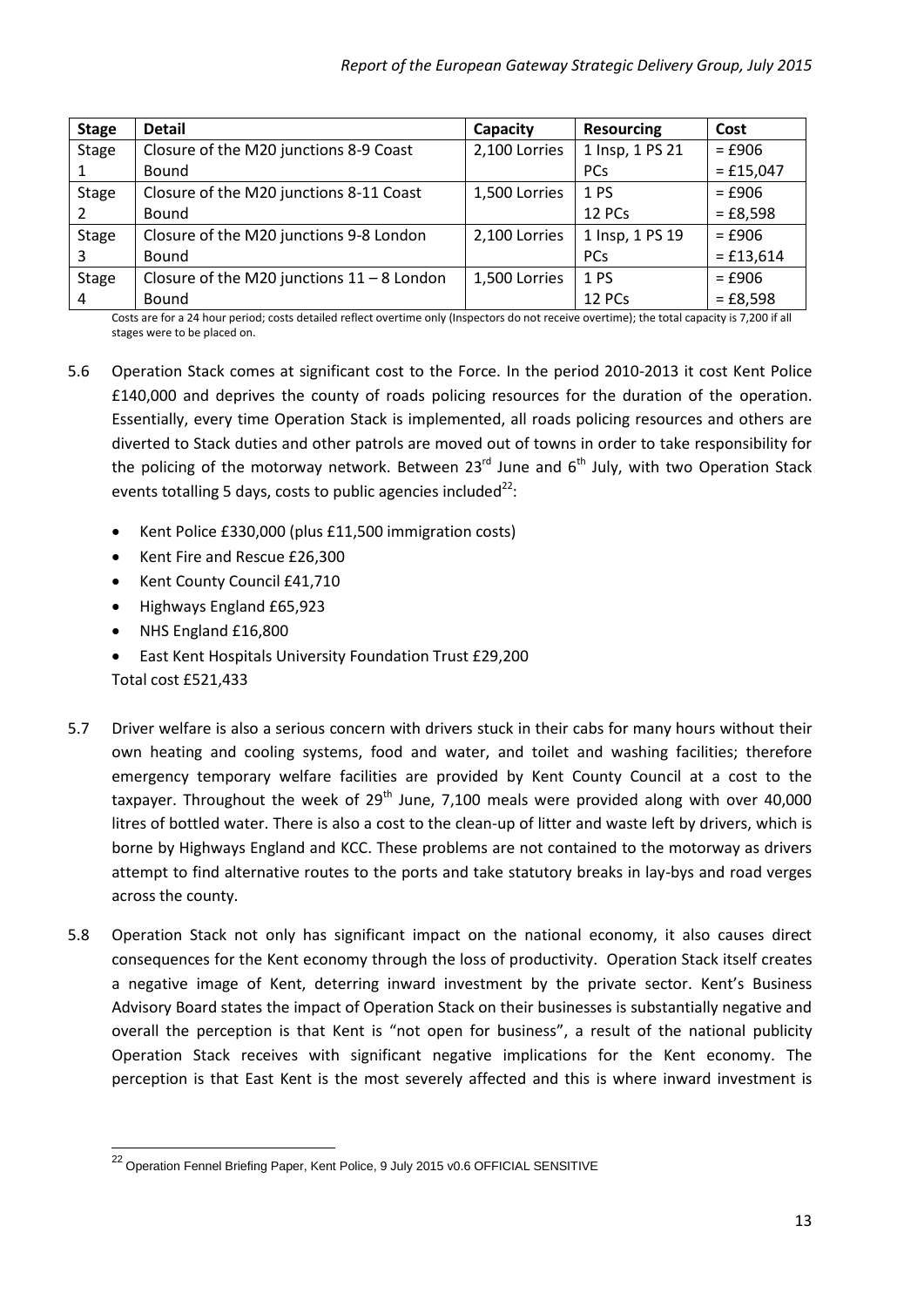required the most in order to help tackle high unemployment rates and lower Gross Value Added (GVA) relative to the wider South East region $^{23}$ .

- 5.9 Traffic disruption causes the loss of employee hours, delays to business deliveries and local service provider cancellations<sup>24</sup>. It causes considerable journey time delays and journey time unreliability. It also impacts on the tourism industry both within Kent and delays to tourist traffic between the UK and France. In a survey conducted by Visit Kent of 95 businesses, 82% said they had been impacted by Operation Stack and 37% had definitely lost business. Tourism is worth £3.4bn to the Kent economy and supports over 65,000 jobs. There is also a direct cost to Kent businesses that cannot carry out their daily work due to difficulties accessing the business itself or its customers. This is particularly so for businesses located on or close to the A20 diversion route.
- 5.10 Estimated costs to the Kent economy from the disruption due to Operation Stack<sup>25</sup>:
	- Around £980,000 per day from delays to journey times (based on an analysis of travel-to-work flows), equivalent to £4,900,000 over a five day period.
	- Costs to the tourism industry caused by a reduction in visitor numbers estimated at a daily cost of around £285,000, equivalent to £1,425,000 over a five day period (costs to the industry could be greater, if potential visitors are discouraged based on negative perceptions of the county).
	- Costs to the road haulage industry, directly caused by delays to freight movements by the reduced cross-Channel services, rather than the operation (i.e. freight would still be delayed even if there was a different holding solution). Given that most of the freight held on the operation does not originate in Kent, the cost mostly accrues elsewhere. However, it is estimated that there is a £180,000 cost to the Kent-based industry, equivalent to £900,000 over a five day period.

This yields a total daily cost to the Kent economy of £1,445,000, equivalent to £7,225,000 over a five-day period.

5.11 During Operation Stack conditions, the stop/start shunting movement of vehicles along the M20 results in a higher level of emissions than normal traffic conditions<sup>26</sup>. This increase in emissions from queuing HGVs on the M20 during Operation Stack is of particular concern due to the proximity of the M20 to the Kent Down's AONB. Part of the M20 is situated within the AONB whilst other sections of the motorway run in close proximity to it. Parking of HGVs on the M20 affects the amenity value and visual impact of the area<sup>27</sup>. In addition, the diversion of other non-port traffic onto the local road network also causes increased emissions along other routes in the County. As a result, communities

1

<sup>&</sup>lt;sup>23</sup> Office of National Statistics (2014). Regional Labour Market: JSA01- Claimant County for local and unitary authorities. June 2014

[http://www.ons.gov.uk/ons/datasets-and-](http://www.ons.gov.uk/ons/datasets-and-tables/index.html?pageSize=50&sortBy=none&sortDirection=none&newquery=unemployment+2014+essex&content-type=Reference+table&content-type=Dataset)

[tables/index.html?pageSize=50&sortBy=none&sortDirection=none&newquery=unemployment+2014+essex&c](http://www.ons.gov.uk/ons/datasets-and-tables/index.html?pageSize=50&sortBy=none&sortDirection=none&newquery=unemployment+2014+essex&content-type=Reference+table&content-type=Dataset) [ontent-type=Reference+table&content-type=Dataset](http://www.ons.gov.uk/ons/datasets-and-tables/index.html?pageSize=50&sortBy=none&sortDirection=none&newquery=unemployment+2014+essex&content-type=Reference+table&content-type=Dataset)

<sup>&</sup>lt;sup>24</sup> MVA (2009) Economic Impact Assessment of Operation Stack

<sup>&</sup>lt;sup>25</sup> Operation Fennel Briefing Paper, Kent Police, 9 July 2015 v0.6 OFFICIAL SENSITIVE

<sup>26</sup> MVA (2009) Economic Impact Assessment of Operation Stack

<sup>&</sup>lt;sup>27</sup> MVA (2009) Economic Impact Assessment of Operation Stack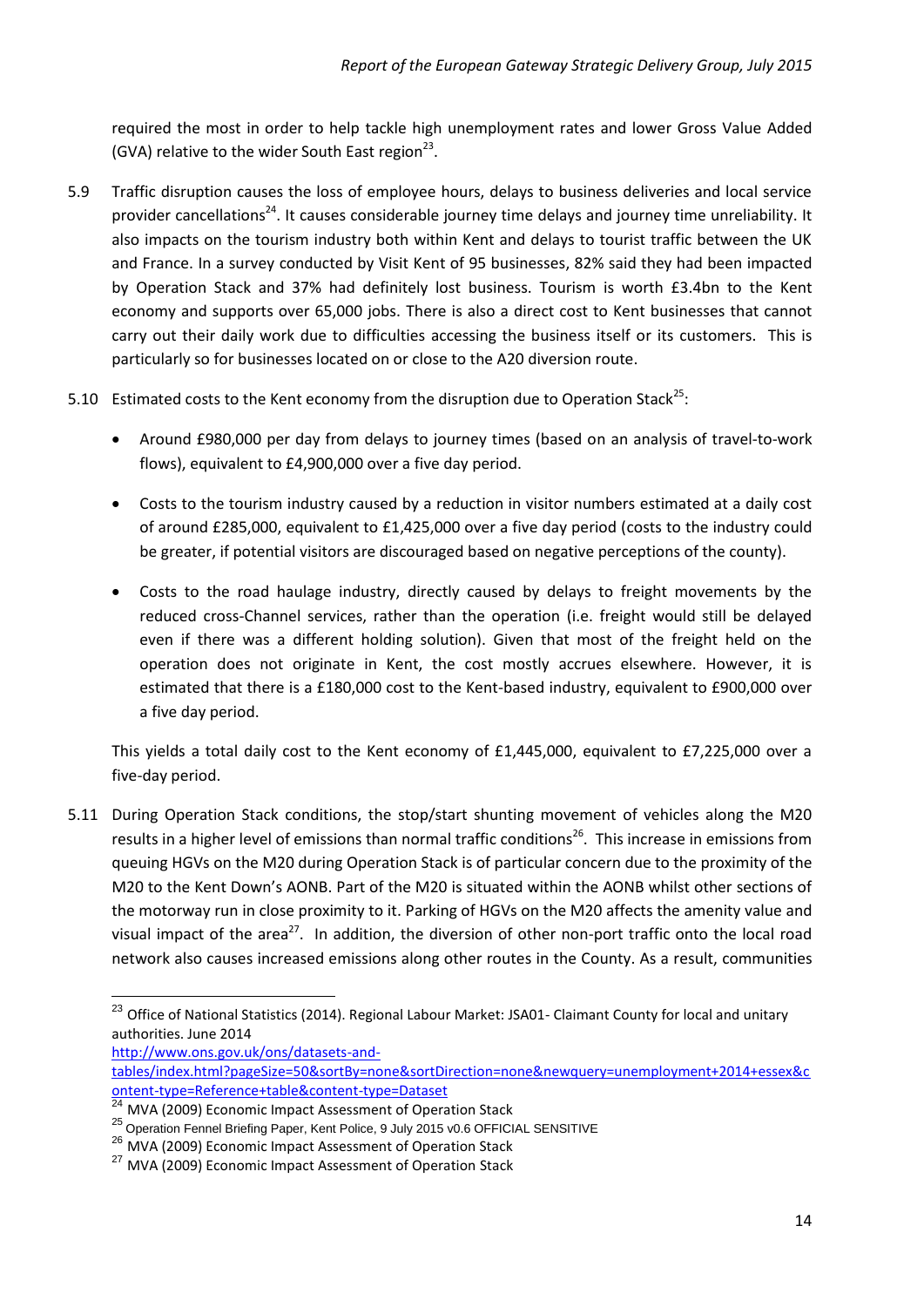along the diverted routes suffer from poorer air quality and increased levels of noise pollution as the environment and quality of life are diminished.

5.12 Operation Stack has impacted on residents and road users across many parts of the east of the county. This has been identified from information received from local communities and parish councils, as well as complaints received by Kent Police from frustrated road users.

Communities more significantly affected are:

- The Residents of Dover –Traffic disruption and vehicle nuisance, also impacting on local businesses. In particular residents of Aycliffe in Dover reporting traffic disruption and vehicle nuisance (horns sounding and blocking Aycliffe roundabout) and littering including human waste.
- Normal road users using the M20 & A20 including Maidstone, Ashford and Folkestone.
- Communities where the M20 diversion has been in place, affecting many village communities and businesses.
- M2/A2 road users making alternative arrangements to reach Dover, including lorries trying to avoid Operation Stack queuing.

### <span id="page-14-0"></span>**6 Local solutions**

- 6.1 The Task Force, recognising that real, deliverable solutions are needed, has together worked on addressing the immediate issue of freight traffic queuing in Dover.
- 6.2 **Dover Traffic Assessment Project (TAP)** has been designed and delivered by Highways England, Kent Police and the Port of Dover to prevent queuing freight vehicles spilling out of the port and causing congestion through Dover. Port bound freight vehicles are now held at the Western Heights roundabout on the A20 outside of the town by temporary traffic signals operated by the Port of Dover when the processing capacity of the port is exceeded by the rate of arriving goods vehicles. Traffic is sorted by signage on the A20 on the approach to Dover with port traffic directed to the inside lane to join the queue and other traffic passing on the outside lane with a 40mph speed restriction enforced by average speed cameras. Highways England is assessing whether TAP can be implemented in the longer term with smart style messaging and traffic management. The result is that queueing freight traffic has been removed from within the town, reducing congestion and improving air quality, thus allowing improved access to Dover for residents, business and tourism. Dover District Council urges that these temporary arrangements are made permanent. Dover TAP is an example of local stakeholders working together to address a local problem.
- 6.3 Dover TAP can hold approximately 500 HGVs on the A20. However, if the queue exceeds the length of the A20 from the Western Heights roundabout to the Roundhill Tunnel (just east of Folkestone and Junction 13 of the M20) then implementation of Operation Stack Stage 1 (Junctions 8 to 9) would be considered. Dover TAP will not be used at the same time as Operation Stack, which is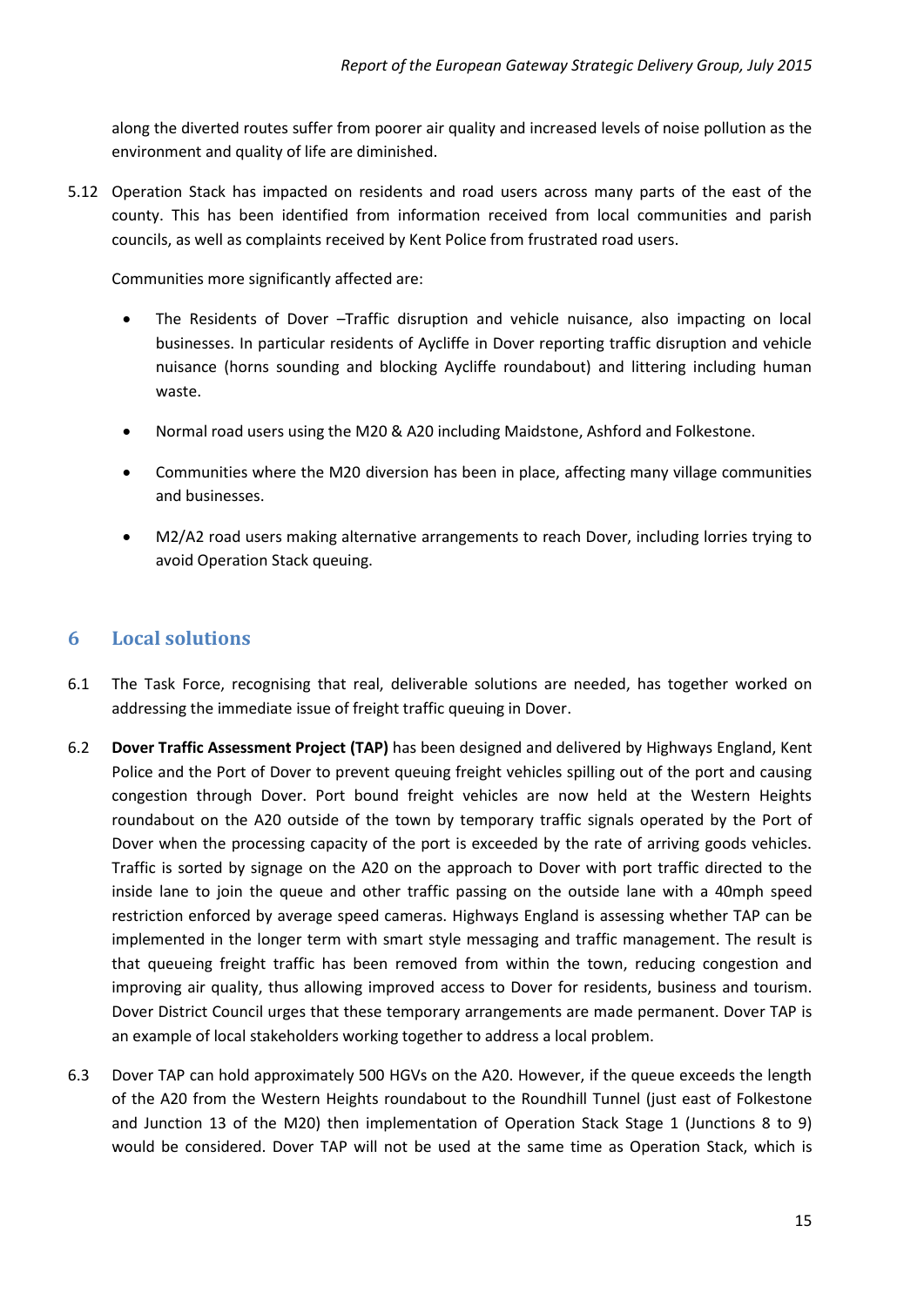considered as an emergency response to public safety and the issues associated with freight vehicles queuing on the Strategic Road Network.

## <span id="page-15-0"></span>**7 National solutions**

- 7.1 In order to limit the economic impact of the current arrangements for Operation Stack the M20 must remain open in times of interruption to international freight fluidity. Potential solutions should meet the following objectives:
	- Avoids the need for the implementation of Operation Stack in its current form unless as a last resort
	- Maintains maximum free-flow of traffic through Eurotunnel, the Port of Dover, the Strategic Road Network (SRN) and the Local Road Network (LRN)
	- Prioritises free-flow on most critical parts of SRN/LRN e.g. to hospitals and other key services
	- Adheres to environmental legislation
	- Achieves Value for Money (VfM) for taxpayers
- 7.2 The Task Force has investigated a number of potential options including:
	- On-highway measures:
		- Better use of variable message signing (VMS)
		- Use of traffic technology to automate freight vehicle flows within Operation Stack
		- Live traffic lanes on the M20 coast-bound carriageway
		- 2 way contraflow on the M20 London-bound carriageway
		- Smart Motorway implementation on the M20
		- Additional lane on M20 coast-bound carriageway to queue HGVs
		- Relocation of Operation Stack to an alternative motorway location, e.g. M20 J1-3 or M26
	- Off Highway measures:
		- Extra holding capacity at Eurotunnel and the Port of Dover
		- Provision of increased lorry holding capacity adjacent to Stop 24 (M20 J11) (other HGV holding areas across the county will be investigated)
		- Network of lorry parks in Kent and across the country for phased approach to HGV holding
		- Use of Intelligent Transport Solutions (ITS) to manage a 'virtual' Operation Stack queue
		- Updated communications approach, facilitating more effective delivery of information to the public and freight operators. Communications focussed on minimising disruption, and to include information about estimated length of delays both at the ports and the queue within Operation Stack
		- The waiver of fees at service areas to encourage drivers to park there whilst the disruption is taking place

Appendix A details options investigated by Highways England.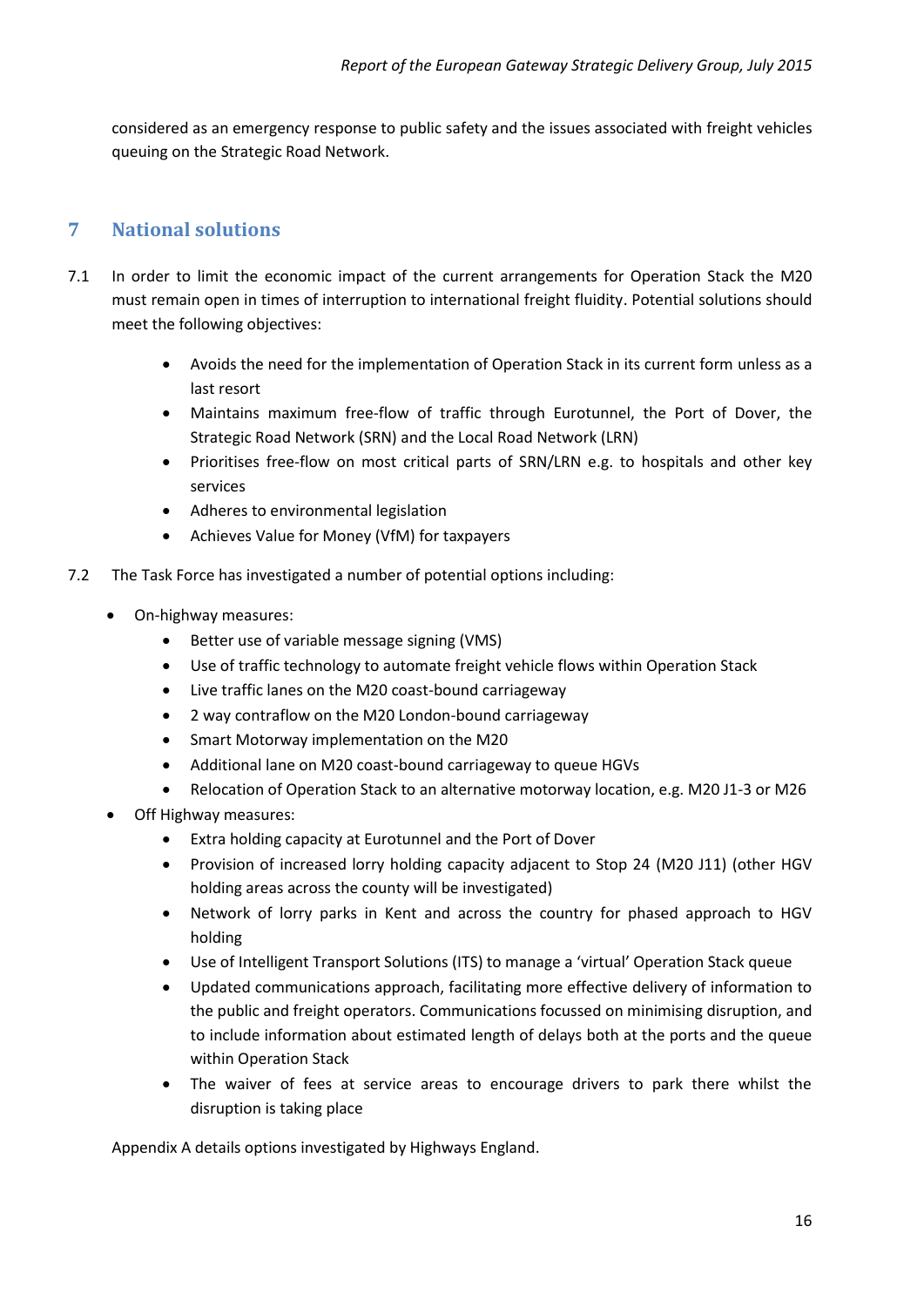- 7.3 Costs are still being estimated for the on-highway solutions that are being developed by Highways England along with the safety implications of the options.
- 7.4 Cost estimates based on similar schemes put the average cost of an extra lane on the motorway at around £7.5 million per mile, meaning that approximately £100 million is needed for an additional lane to queue HGVs on the M20 between J8-9 coast-bound, excluding the cost of any land, assuming that no Compulsory Purchase Order (CPO) is required and there are no retaining structures, embankments and bridges. A 'Smart Motorway J8-9' using the hard shoulder for queuing and possible contraflow on the opposing carriageway, with a cost in the range of £10-15 million per mile, would require around £130-195 million investment.
- 7.5 An off-highway solution of an Operation Stack Holding Area on land adjacent to Stop24 is estimated at around £8 million (excluding land). However, with a capacity for parking only around 1,000 HGVs this would only provide a buffer for a few hours of HGV traffic before other solutions would also be needed. Other HGV holding areas across the county will be investigated in order to provide extra holding capacity. Eurotunnel do not support this option.
- 7.6 A combination of on and off-highway measures are likely to be needed to accommodate the numbers of HGVs (7,000) that were experienced in the recent Operation Stack events to accommodate the average daily flows of around 10,000 HGVs; and the forecast increase to an average of up to 16,000 per day over the next decade.
- 7.7 The Task Force has assessed the options and concluded that in order to mitigate the impact of Operation Stack a phased approach should be pursed as follows:

Pre-Stack:

- 1. Utilise extra holding capacity (currently under construction) at the Port of Dover and Eurotunnel
- 2. Use VMS to give accurate information about delays to inform driver choices and therefore reduce the numbers of HGVs travelling to Kent (and joining a queue)
- 3. Use of ITS technology to manage a 'virtual' queue at locations outside of Kent and across a network of lorry parks (longer term – if technology and driver compliance is possible) (use of offhighway lorry parks is not supported by Eurotunnel)
- 4. Use of Dover TAP (to manage disruption at the Port of Dover) keeps A20 open During Stack:
- 5. Use a secondary TAP to J11 of M20 to deal with Port of Dover and/or Eurotunnel (linking TAP to Operation Stack) – keeps M20 open
- 6. Direct HGVs to Operation Stack Holding Area at M20 J11 land adjacent to Stop24 keeps M20 open (other HGV holding areas across the county will be investigated) (use of off-highway lorry parks is not supported by Eurotunnel)
- 7. Smart Motorway M20 J8-9 to queue HGVs on the hard shoulder, possible additional lanes for HGV queuing with lanes closed for safety buffer and/or contraflow on opposing carriageway – keeps M20 open

8. Possible extension of Smart Motorway if further capacity is required – keeps M20 open Post-Stack:

9. Efficient return to normal conditions on the M20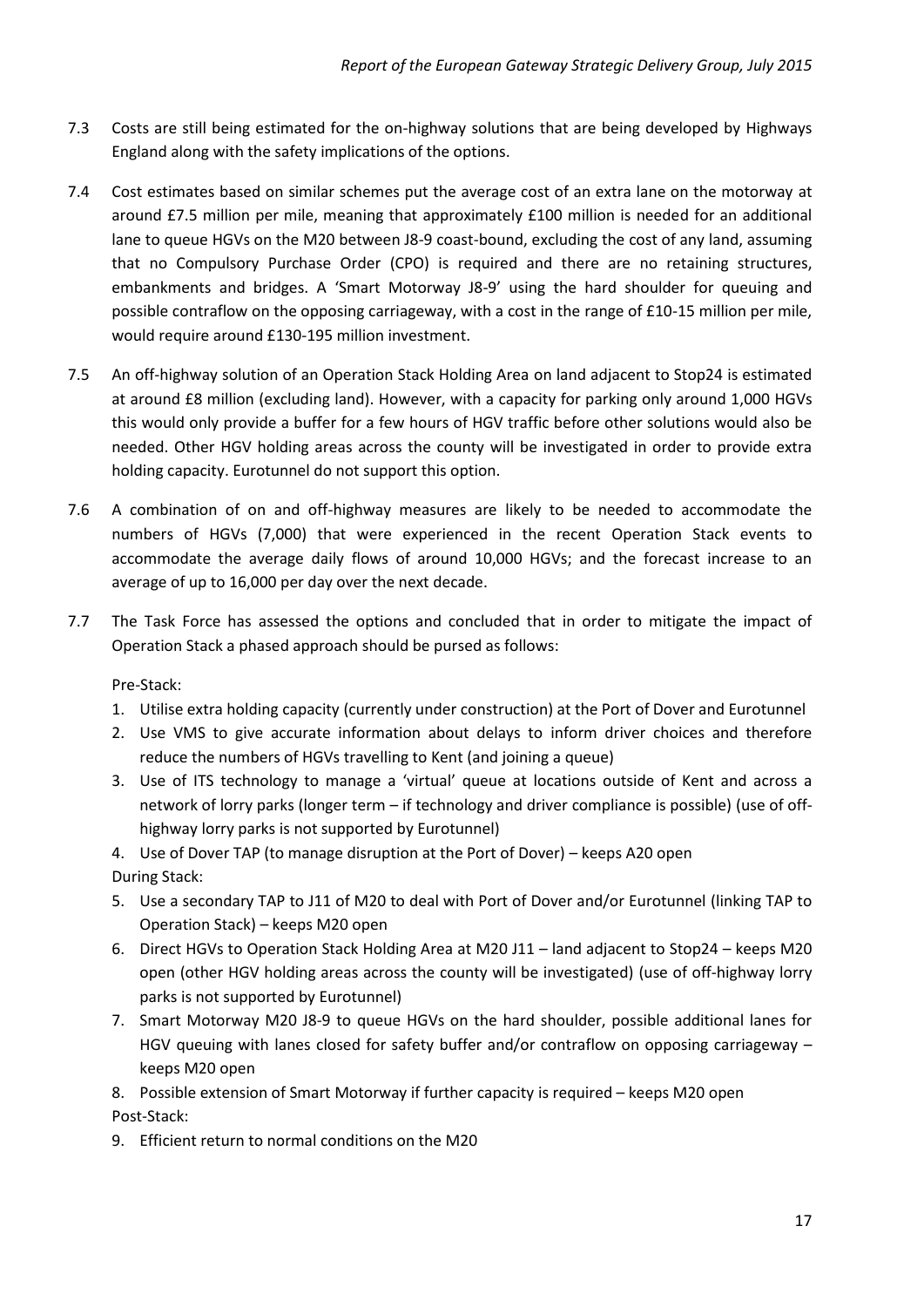- 7.8 However, delivery of these potential solutions to a national problem requires Government help and support.
- 7.9 The Task Force partners are fully committed to playing their part to build resilience into the system and to minimise the extent of the disruption caused when there is an interruption to the movement of international freight. The following actions are already being delivered:
	- Highways England, Kent Police and Port of Dover are working closely on the trial and assessment of the Dover TAP initiative
	- Highways England and Kent Police have reviewed how the existing system of closure of M20 J8-9 can be managed more efficiently to minimise the impact of Stack in the very short term until more effective measures are identified and implemented
	- Highways England have investigated potential on-highway options that could be implemented to manage Operation Stack traffic
	- Eurotunnel is currently constructing a holding area capable of catering for an additional 300 HGVs within their site. This will provide a buffer of approximately two and a half hours of traffic flow through the Channel Tunnel
	- Port of Dover is currently implementing a traffic management initiative that will provide additional holding area for 220 HGVs within their site
	- Kent County Council are working closely with the private sector to explore options of bringing forward both additional overnight lorry parking as well as overflow provision that could cater for Operation Stack traffic
	- Kent County Council has commissioned work to better understand how HGV movements can be better managed through use of Intelligent Transport Systems (ITS) when Operation Stack is in place
	- RHA and FTA are working with their members and their European counterparts to improve information around options when international freight movement is disrupted and convey how the logistics operations can better respond to such disruption

## <span id="page-17-0"></span>**8 Conclusion – Government action to deliver a solution to Operation Stack**

- 8.1 International freight movements have grown significantly since the recession and are forecast to continue to grow and at accelerated rates. Government assistance and financial support is needed to deliver the solutions to ensure the fluidity of international freight movements for the benefit of the UK economy.
- 8.2 The current arrangement of queuing HGVs on the M20 with Operation Stack and the closure of the motorway to all other traffic is unacceptable due to the disruption that it causes and its social, environmental and economic costs. Operation Stack in its current form must be a last not first resort.
- 8.3 A multi-agency task group consisting of Kent County Council, Highways England, Kent Police, Eurotunnel, Port of Dover, ferry companies P&O and DFDS Seaways, the Freight Transport Association, the Road Haulage Association, freight logistics operator Europa Worldwide Logistics,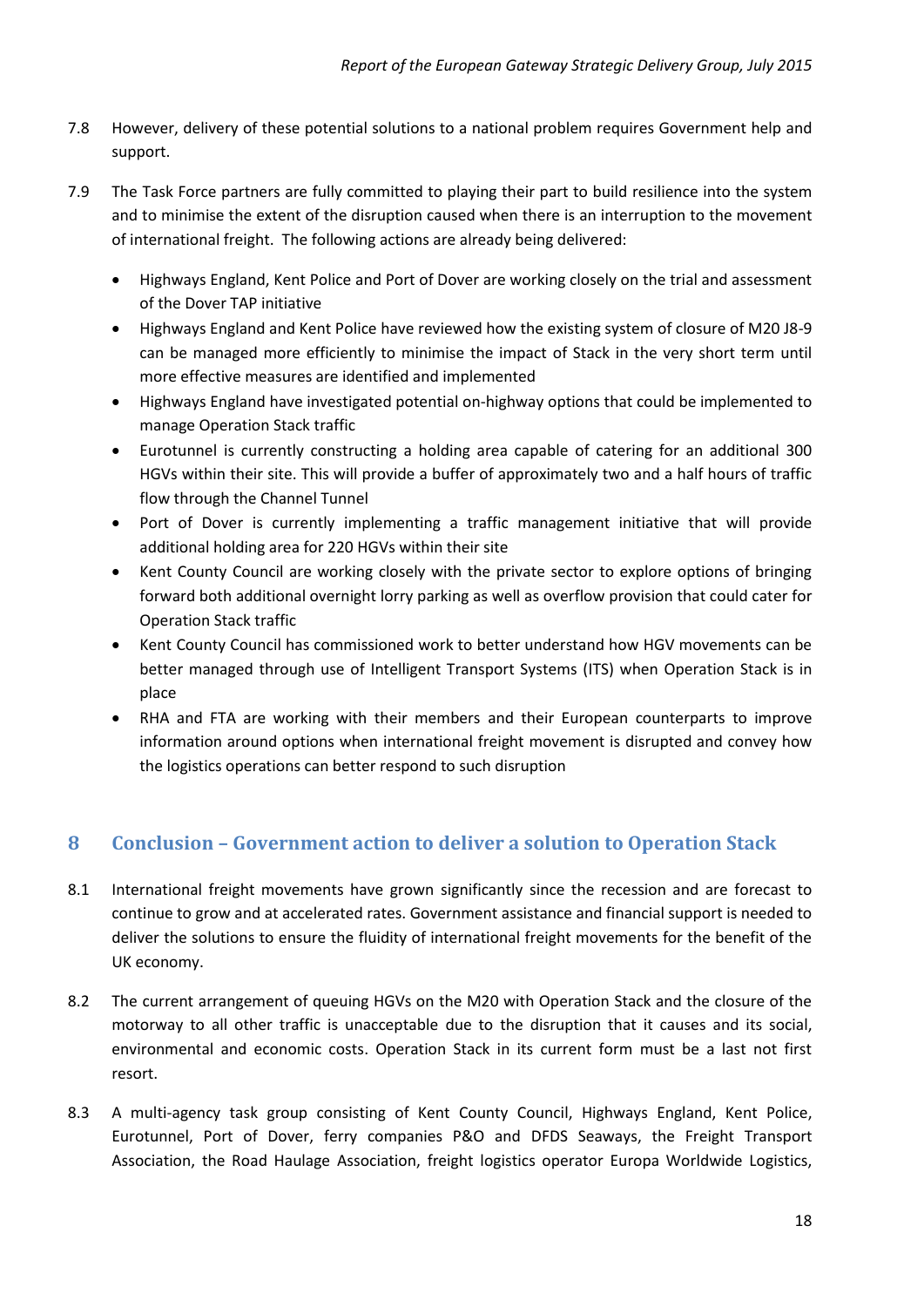lorry park operator Motis, and the district/borough councils of Ashford, Dover and Shepway, have all come together to address this issue.

8.4 The multi-agency Task Force has together identified potential solutions needed to alleviate and reduce the impacts of Operation Stack. Not all partners agree with all measures, most notably Eurotunnel is not supportive of off-highway lorry parks. However, the full range of potential measures is (in no order of priority):

#### In the short term:

- On-highway measures:
	- Better use of and more variable message signing (VMS), giving road users the accurate information that they need to make decisions about their journey
	- Updated communications strategy to facilitate:
		- Improved flow of information between partners once the Kent Resilience Forum (KRF) Media Cell $^{28}$  is activated
		- **IMPROVED USE OF JOINT MESSAGING ACTORS THE PARTICLE INC.**
		- Clear signposting to up-to-date information
		- Better web content (including pre-prepared content that can be used at short notice) and more effective sign posting to content on partner sites
		- More extensive use of social media as a means of communicating live information
	- Use of traffic technology to automate freight vehicle flows within Operation Stack
- Off-highway measures:
	- Extra holding capacity at Port of Dover and Eurotunnel (currently under construction)

#### In the medium term:

- Off-highway measures:
	- Provision of increased lorry holding capacity adjacent to Stop 24 (M20 J11) as the only viable location for delivery in the short term. This option has the full support in principle of the Planning Authority, the private sector and landowner. This will enable an immediate response when Operation Stack is called while potential on-highway solutions can be put in place. Other HGV holding areas across the county will be investigated (use of off-highway lorry parks is not supported by Eurotunnel)
	- Network of lorry parks in Kent and across the country for phased approach to HGV holding (use of off-highway lorry parks is not supported by Eurotunnel)
	- Use of Intelligent Transport Solutions (ITS) to manage a 'virtual' Operation Stack queue
- On-highway measures:

- Smart Motorway Implementation on the M20 (c. £130-195m) with possible:
	- 2 way contraflow on the M20 London-bound carriageway; and/or
	- Additional lane on M20 coast-bound carriageway to queue HGVs (c. £100m)

<sup>&</sup>lt;sup>28</sup> Kent Resilience Forum (KRF) Media Cell consists of Kent Police, Highways England, Department for Transport, Kent County Council, Port of Dover, Eurotunnel, Road Haulage Association, Freight Transport Association, Dover District Council and Shepway District Council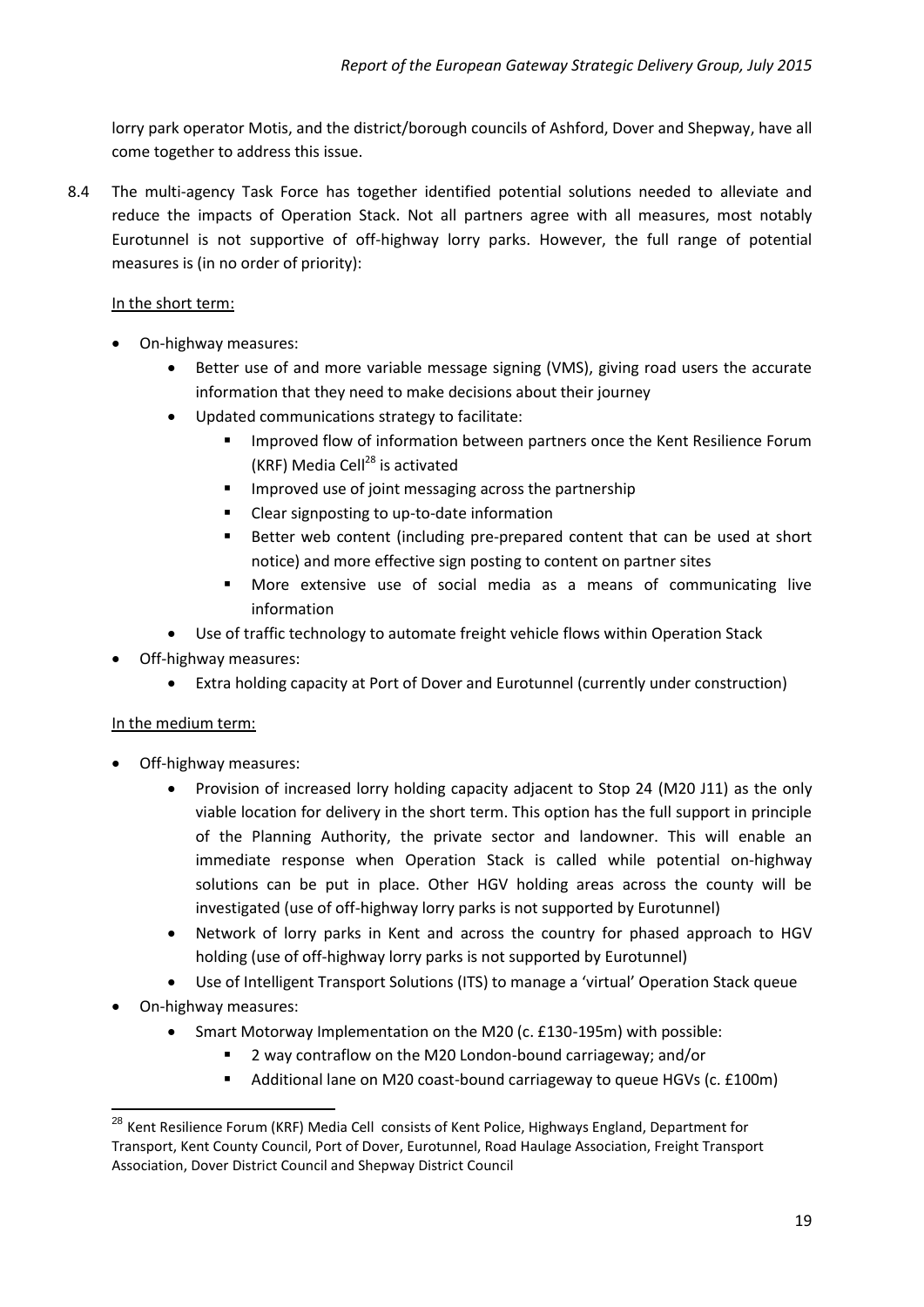- 8.5 The partner agencies are already implementing (and funding) those measures that are within our remit, for example, the Dover Traffic Assessment Project (TAP) and construction of additional HGV holding spaces at Eurotunnel and the Port of Dover. However, this does not deliver the package of potential measures identified as a full solution. Together, we therefore call on Government to act now to address those aspects that remain necessary to alleviating and reducing the impacts of Operation Stack.
- 8.6 Specifically, we ask Government to:
	- Provide gap funding to enable delivery of the package of measures that provides a full solution. The partners call on Government to allocate funding to deliver solutions to the problems caused by Operation Stack.
- 8.7 We call on Government to play its part and act to ensure international freight fluidity which is so vital for the UK's economic prosperity.

Matthew Balfour, Chair of the European Gateway Strategic Delivery Group

31 July 2015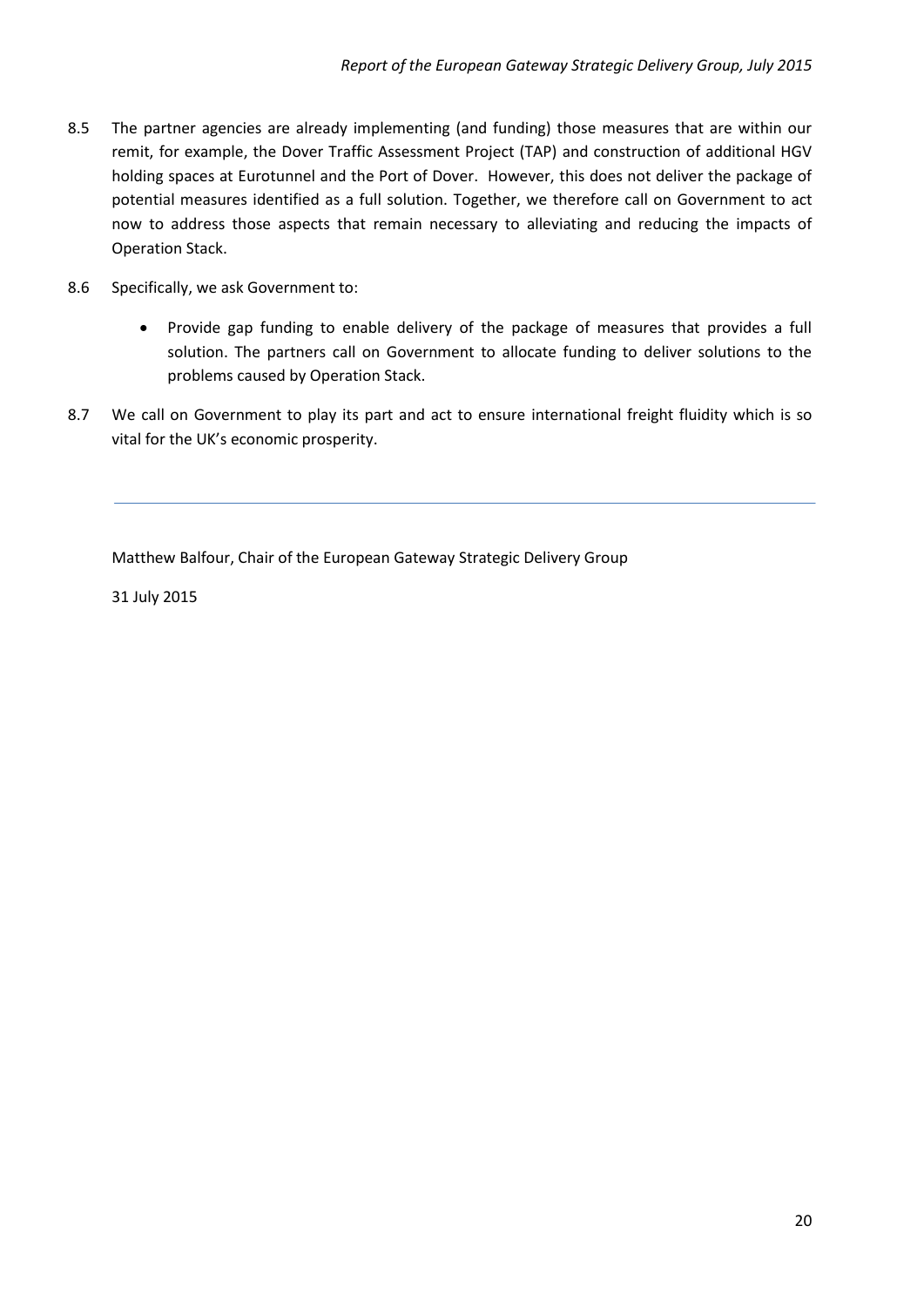# <span id="page-20-0"></span>**APPENDIX A: Highways England – On-highway options assessment**

### **On-highway and technology interventions**

| <b>Option</b>                                                                                                                                       | <b>Commitment</b>                                                                                                                                           | Recommendation                                                                                                                                                                                                                                                                                                                                                                                                                                     |
|-----------------------------------------------------------------------------------------------------------------------------------------------------|-------------------------------------------------------------------------------------------------------------------------------------------------------------|----------------------------------------------------------------------------------------------------------------------------------------------------------------------------------------------------------------------------------------------------------------------------------------------------------------------------------------------------------------------------------------------------------------------------------------------------|
| <b>Option 1: Immediate</b><br>actions to improve freight<br>traffic flows through the<br>existing Operation Stack<br>phases.                        | Currently being met from<br>internal Highways England<br>resource.                                                                                          | <b>Outcome: This work will</b><br>continue.<br>Work is already in progress<br>through the Tactical and Co-<br>ordinating Group lead by<br>Kent Police.                                                                                                                                                                                                                                                                                             |
| <b>Option 2: Ensure the</b><br>effective use of strategic<br>messaging and the use of<br>variable message signing on<br>the strategic road network. | Currently being met from<br>internal Highways England<br>resource.<br>Additional funding resource<br>may be needed if a more<br>detailed study is required. | <b>Outcome: This work will</b><br>continue.<br>Highways England keeps the<br>effectiveness of its variable<br>message signing strategy for<br><b>Operation Stack under</b><br>constant review.<br>Work will be undertaken to<br>identify any limitations in the<br>current system, such as<br>limitations in sign locations<br>or capacity for messages, so<br>that these can be considered<br>for resolution. This may<br>require a funded study. |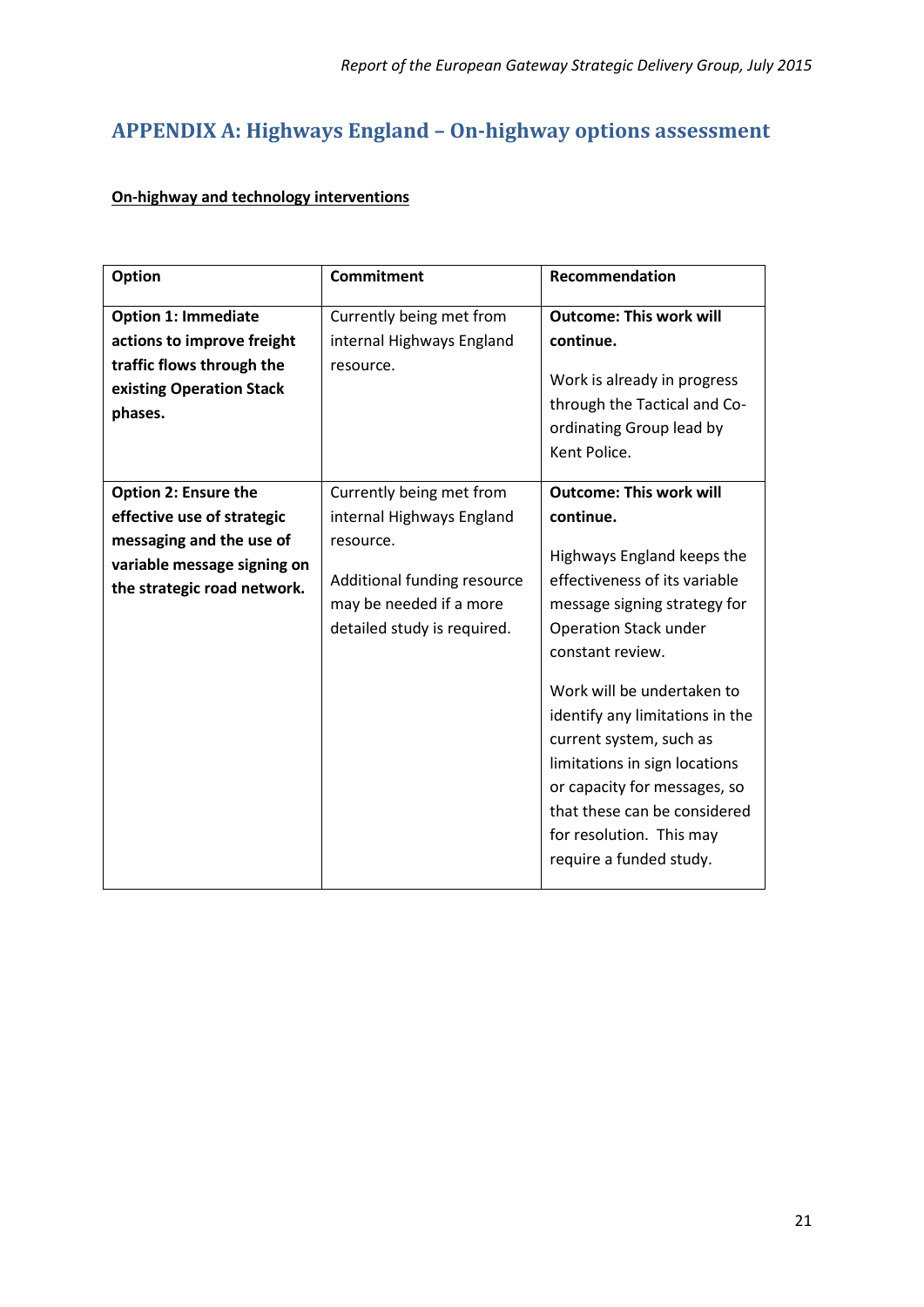| <b>Option</b>                                                                                                                                                                                                                                                                          | <b>Commitment</b>                                                                                                                                                        | Recommendation                                                                                                                                                                                                                                                                                                                                                                               |
|----------------------------------------------------------------------------------------------------------------------------------------------------------------------------------------------------------------------------------------------------------------------------------------|--------------------------------------------------------------------------------------------------------------------------------------------------------------------------|----------------------------------------------------------------------------------------------------------------------------------------------------------------------------------------------------------------------------------------------------------------------------------------------------------------------------------------------------------------------------------------------|
| Option 3: Investigate use of                                                                                                                                                                                                                                                           | Highways England will seek                                                                                                                                               | <b>Outcome: Highways England</b>                                                                                                                                                                                                                                                                                                                                                             |
| traffic technology to                                                                                                                                                                                                                                                                  | funding for a Traffic                                                                                                                                                    | will seek funding for a Traffic                                                                                                                                                                                                                                                                                                                                                              |
| automate freight vehicle                                                                                                                                                                                                                                                               | Management and                                                                                                                                                           | <b>Management and</b>                                                                                                                                                                                                                                                                                                                                                                        |
| flows within Operation                                                                                                                                                                                                                                                                 | Technology feasibility study                                                                                                                                             | <b>Technology feasibility study</b>                                                                                                                                                                                                                                                                                                                                                          |
| Stack, reducing the need for                                                                                                                                                                                                                                                           | to investigate how systems,                                                                                                                                              | for Options 3, 4 and 5.                                                                                                                                                                                                                                                                                                                                                                      |
| human resource on the<br>road.                                                                                                                                                                                                                                                         | such as those being used at<br>the Dartford Crossing and on<br>the A20 near Dover, could be<br>used to better manage<br>freight traffic flows within<br>Operation Stack. | Automated traffic<br>management would be an<br>intermediate step, to better<br>manage traffic flows while<br>the possibility of full smart<br>motorway is progressed.                                                                                                                                                                                                                        |
| <b>Option 4: Investigate</b>                                                                                                                                                                                                                                                           | Highways England will                                                                                                                                                    | <b>Outcome: Highways England</b>                                                                                                                                                                                                                                                                                                                                                             |
| feasibility of opening live                                                                                                                                                                                                                                                            | request funding for a                                                                                                                                                    | will seek funding for a Traffic                                                                                                                                                                                                                                                                                                                                                              |
| traffic lane/lanes on the                                                                                                                                                                                                                                                              | feasibility study to                                                                                                                                                     | <b>Management and</b>                                                                                                                                                                                                                                                                                                                                                                        |
| M20, so that non-freight                                                                                                                                                                                                                                                               | investigate this use of the                                                                                                                                              | <b>Technology feasibility study</b>                                                                                                                                                                                                                                                                                                                                                          |
| traffic could run alongside                                                                                                                                                                                                                                                            | carriageway.                                                                                                                                                             | to cover Options 3, 4 and 5.                                                                                                                                                                                                                                                                                                                                                                 |
| queuing freight traffic<br>within Operation Stack:<br>Option 4.1: With no extra<br>lane-width capacity.<br>Option 4.2: As part of the<br>creation of smart motorway.<br>Option 4.3: With creation of<br>a new adjacent parking strip,<br>or 'smart lane' alongside<br>M20 carriageway. |                                                                                                                                                                          | The option of running live<br>traffic alongside parked<br>Operation Stack traffic on a<br>standard carriageway,<br>without additional lane-<br>width capacity to reduce the<br>risk of collisions, is less likely<br>to be progressed, but we will<br>review the feasibility of this<br>option.<br>A smart motorway layout<br>with additional lane capacity<br>might allow for mixed traffic |
|                                                                                                                                                                                                                                                                                        |                                                                                                                                                                          | use, subject to safety<br>considerations being<br>addressed. Smart motorway<br>is investigated at Option 7,<br>and a parking strip or smart<br>lane at Option 8.                                                                                                                                                                                                                             |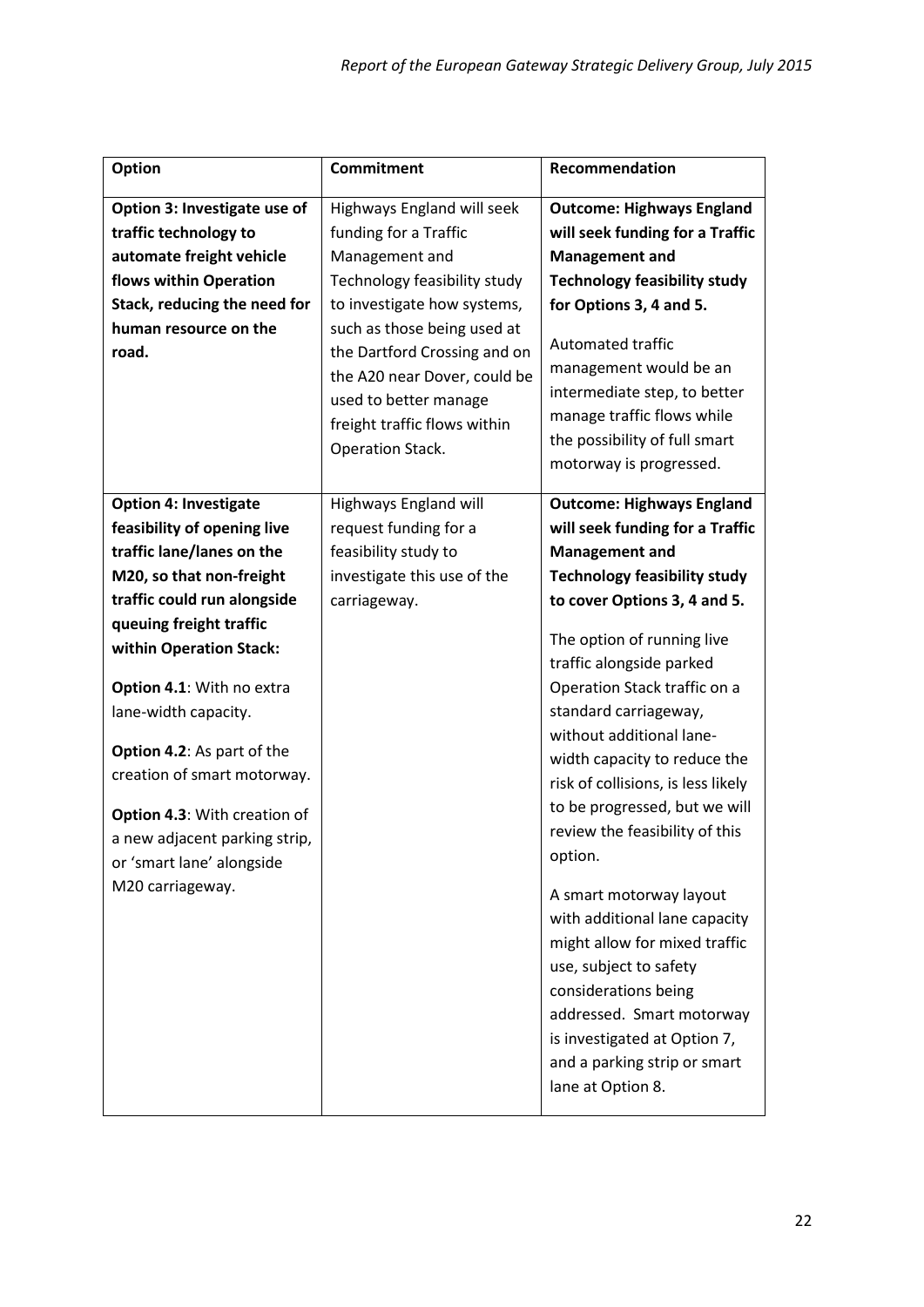| <b>Option</b>                      | <b>Commitment</b>             | Recommendation                      |
|------------------------------------|-------------------------------|-------------------------------------|
| <b>Option 5: Contraflow or</b>     | Highways England will         | <b>Outcome: Highways England</b>    |
| tidal flow of two-way traffic      | request funding for a         | will seek funding for a Traffic     |
| on M20 London-bound                | feasibility study to          | <b>Management and</b>               |
| carriageway, whilst                | investigate this use of the   | <b>Technology feasibility study</b> |
| <b>Operation Stack is</b>          | carriageway.                  | to cover Options 3, 4 and 5.        |
| maintained on the coast-           |                               |                                     |
| bound carriageway.                 |                               |                                     |
|                                    |                               |                                     |
|                                    |                               |                                     |
| <b>Option 6: Adaptation of the</b> |                               | <b>Outcome: To not progress</b>     |
| hard shoulder to increase          |                               | traffic use of hard shoulders,      |
| capacity of M20                    |                               | unless as part of a smart           |
| carriageways, without              |                               | motorway solution.                  |
| technology.                        |                               | Hard shoulder use would be          |
|                                    |                               | best controlled by signalling       |
|                                    |                               | technology, and therefore           |
|                                    |                               | the safest and most effective       |
|                                    |                               | way to do this would be             |
|                                    |                               | through adaptation to smart         |
|                                    |                               | motorway.                           |
|                                    |                               |                                     |
| <b>Option 7: Smart motorway</b>    |                               |                                     |
|                                    |                               |                                     |
|                                    | Highways England will         | <b>Outcome: That will be</b>        |
| for M20 Jct $8 - 9$ and $9 - 11a$  | investigate development of a  | further investigated.               |
|                                    | smart motorway scheme for     | It is recommended that work         |
|                                    | M20 Jct 8-9 and M20 Jct 9-    | is undertaken to assess the         |
|                                    | 11a.                          | feasibility of smart motorway       |
|                                    | Investigation would include   | on the M20, particularly            |
|                                    | feasibility study to consider | between junctions $8 - 9$ (the      |
|                                    | whether smart motorway        | section most frequently used        |
|                                    | technology could be adapted   | by Operation Stack), and also       |
|                                    | to allow for safe two-way     | for the M20 from junction 9-        |
|                                    | traffic operation (contraflow | 11a, since this could benefit       |
|                                    | or tidal flow), or to allow   | traffic flows both during           |
|                                    | queuing and moving traffic    | Operation Stack and during          |
|                                    | on the same carriageway.      | normal traffic conditions.          |